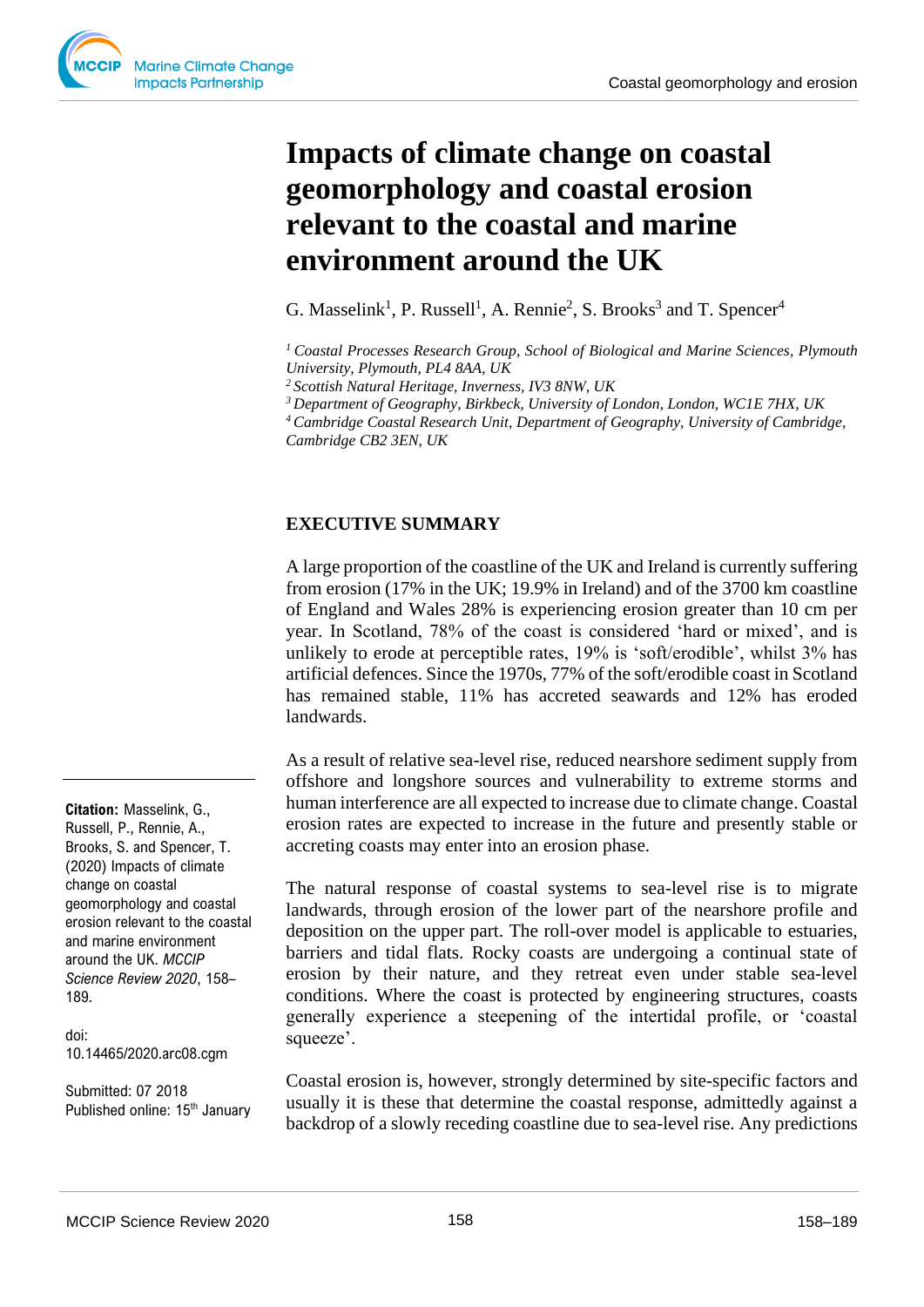of *general* coastal response due to climate change are therefore rather meaningless and will have a low/medium confidence. However, if a detailed study is conducted and long-term coastal change data are available, then *local* or *regional* predictions of coastal response to climate change can have medium/high confidence, especially if adjustments are made for accelerated sea-level rise.

In the absence of a clear understanding of the coastal-change processes, and therefore a reliable predictive tool, the default position is to assume that present-day coastal change will persist; however, it is very likely that stretches of coast currently undergoing erosion will experience increased erosion rates due to sea-level rise.

The coastal management strategy for a section of coast (e.g. hard coastal defences, beach nourishment, managed re-alignment) is a key aspect for determining the long-term response of the coast to climate change impacts, including sea-level rise. An adaptation approach that involves working with nature (e.g. beach nourishment, managed retreat), rather than against (e.g., construction of hard defences), is emerging as the key coastal management paradigm to cope with coastal erosion.

# **1. INTRODUCTION**

Coastal erosion and flooding are often considered separate physical hazards, but they are intrinsically linked and are both generally associated with high water levels and energetic wave conditions during storms. Coastal geomorphology plays a key role here, in that different types of morphology exhibit different vulnerabilities, as well as providing the coastal flooding pathway in the Source–Pathway–Receptor model. The Environment Agency estimates that approximately 700 properties in England are vulnerable to coastal erosion over the next 20 years (Figure 1), and a further 2000 may become vulnerable over the next 50 years

[\(https://www.gov.uk/government/publications/flood-and-coastal-risk-](https://www.gov.uk/government/publications/flood-and-coastal-risk-management-national-report)

[management-national-report\)](https://www.gov.uk/government/publications/flood-and-coastal-risk-management-national-report). Without coastal protection, these figures could increase to about 5000 properties within 20 years and about 28,000 in 50 years. According to the Committee for Climate Change (CCC), in their 2018 report '*Managing the Coast in a Changing Climate*', between 2005 and 2014 over 15,000 new buildings were built in coastal areas at significant risk of coastal flooding and/or erosion

[\(https://www.theccc.org.uk/publication/managing-the-coast-in-a-changing-](https://www.theccc.org.uk/publication/managing-the-coast-in-a-changing-climate/)

[climate/\)](https://www.theccc.org.uk/publication/managing-the-coast-in-a-changing-climate/). If current trends continue, this figure is likely to reach 27,000 new properties by 2022. But, according to the CCC, these figures may in themselves be a considerable under-estimate. If the government meets its ambitious house-building targets, in the next five years up to 90,000 homes might well be built in areas of significant annual flood risk from all sources of flooding, including coastal flooding. A major storm event (e.g. the North Sea storm surge on 5 December 2013; storm Eleanor on 3 January 2018; storm Emma on 3 March 2018) or a series of storm events (e.g. winter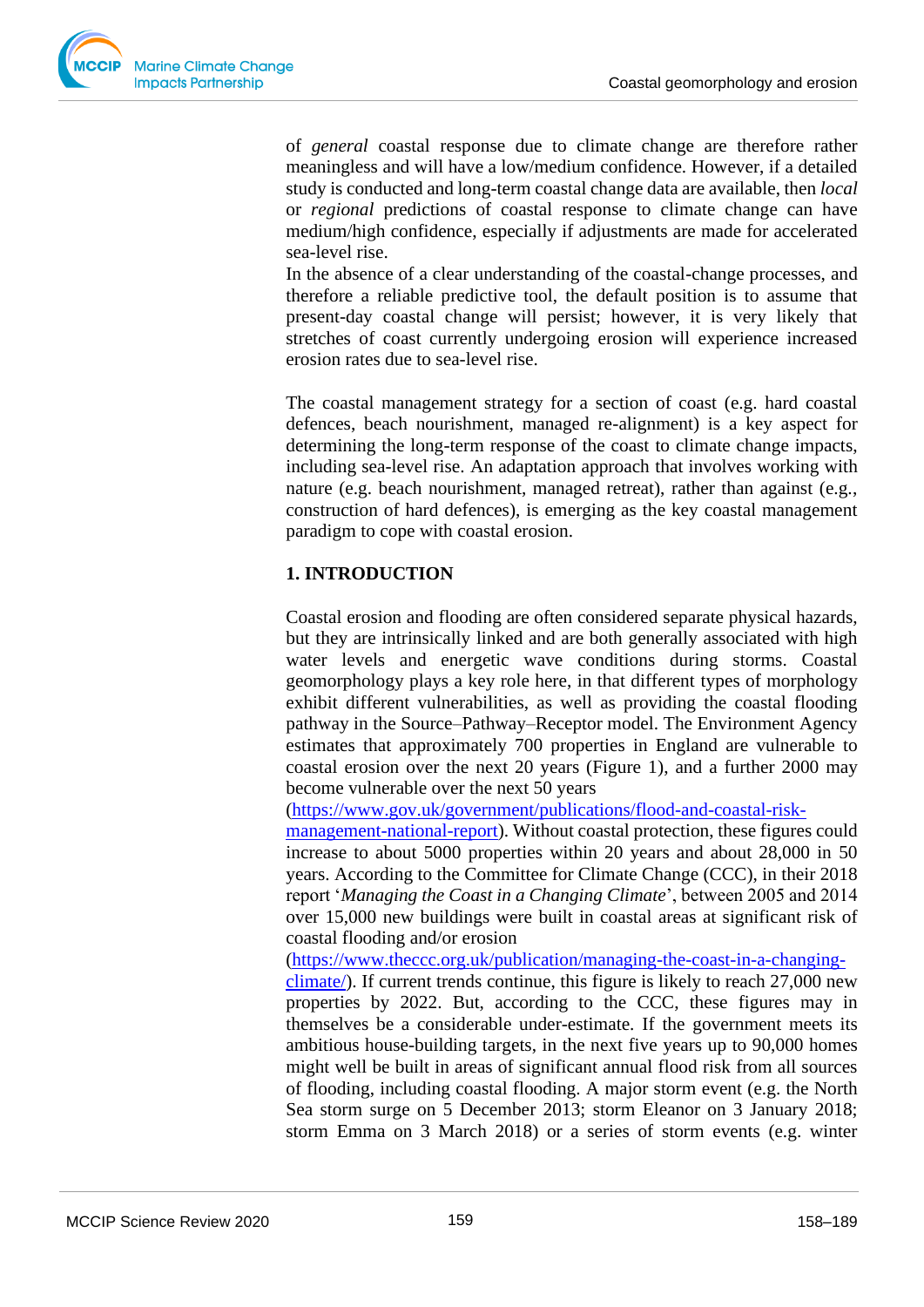

2013/14) can spike erosion and flooding impacts costs in a given year. For example, the economic cost resulting from the damage to the Dawlish Railway line during the 2013/14 winter is estimated at between £60 million and £1.2 billion (DMF, 2014). Sea-level rise is often considered a key factor in causing coastal erosion and coastal flooding, and concerns about both hazards have mounted in the light of increased rates of sea-level rise and possibly increased storminess predicted due to climate change.



*Figure 1: Coastal erosion at Happisburgh, Norfolk, from 1996 to 2012. The erosion recorded in these photographs is extreme and to a large degree the result of the removal of coastal defences; Poulton et al., 2006). (Source: [https://blog.geographydirections.com/2013/11/01/adapting-to-coastal-change](https://blog.geographydirections.com/2013/11/01/adapting-to-coastal-change-understanding-different-points-of-view-in-coastal-erosion-management/)[understanding-different-points-of-view-in-coastal-erosion-management/](https://blog.geographydirections.com/2013/11/01/adapting-to-coastal-change-understanding-different-points-of-view-in-coastal-erosion-management/)*)

In England and Wales, responsibility for the management of coastal erosion rests with the Environment Agency (EA) and Natural Resources Wales (NRW), respectively, together with Coastal Councils. In Scotland, the Coastal Protection Act (1949) empowers, but does not compel Local Authorities to protect land from erosion, and the legal responsibility to protect from coastal erosion remains with the landowner. All countries have developed national strategic guidance for coastal (and river) management that is focused on sustainable development being firmly rooted in all flood risk management and coastal erosion decisions and operations. At a local and regional level, strategic guidance for coastal management is provided through (nonstatutory) Shoreline Management Plans (SMPs;

[https://www.gov.uk/government/publications/shoreline-management-plans](https://www.gov.uk/government/publications/shoreline-management-plans-smps)[smps\)](https://www.gov.uk/government/publications/shoreline-management-plans-smps). The plans provide a large-scale assessment of the risks associated with coastal processes and present a long-term policy framework to reduce these risks to people by identifying the most sustainable approach to managing the flood and coastal risks in the short-term (0–20 years), medium-term (20–50 years) and long-term (50–100 years). The complete coastline of England and Wales is covered by SMPs and the second generation SMPs are currently under review. In Scotland, part of the developed Scottish coast has SMPs,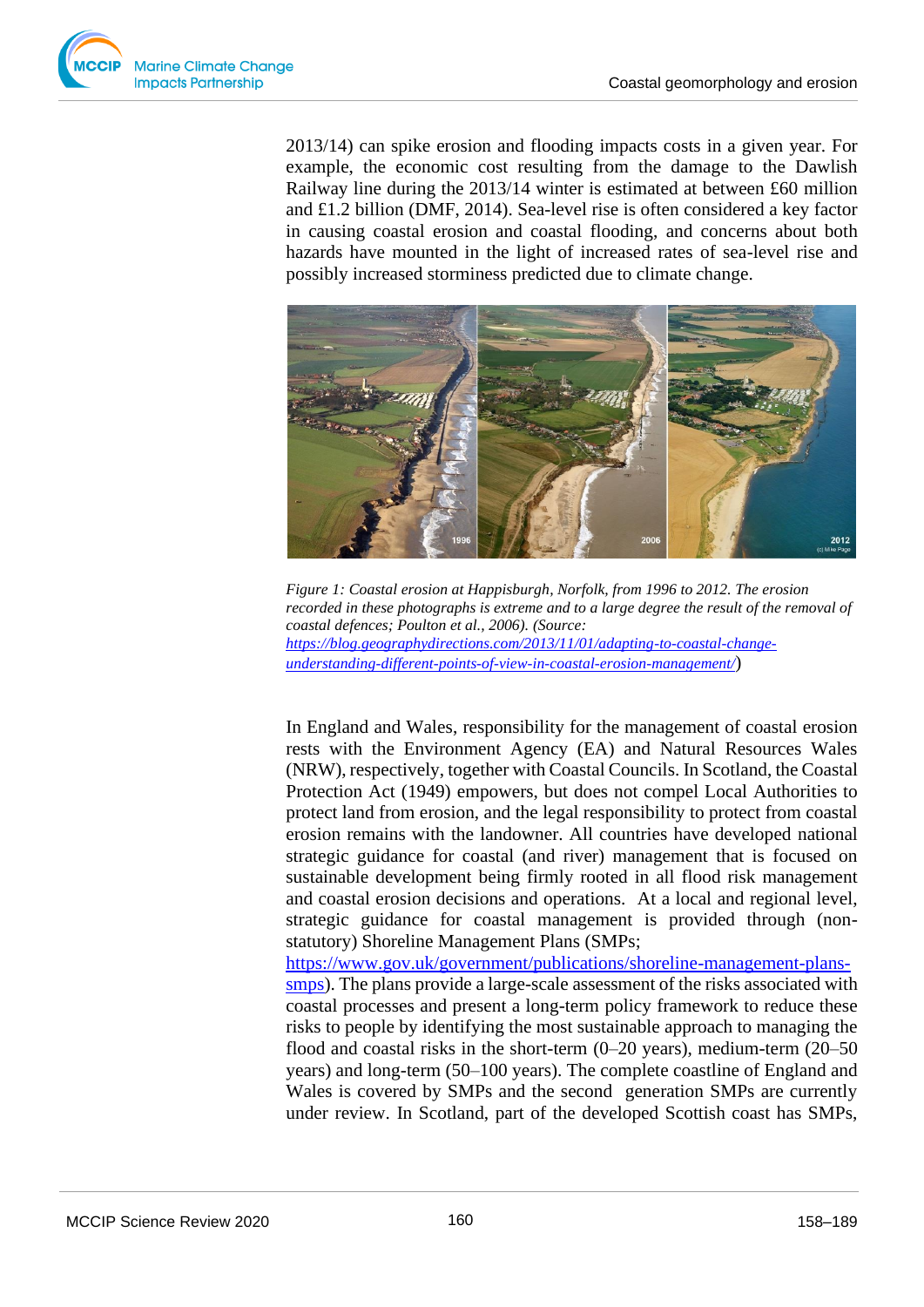with the remainder of the shore relying on generic national policies, although the recent Dynamic Coast project depicts past changes and projects these forward to 2050 and 2100 [\(http://www.dynamiccoast.com/\)](http://www.dynamiccoast.com/).

Contrary to common beliefs, coastal erosion is not solely and simply linked to sea-level rise, and *the key message of this report is that coastal erosion is a complex process that has a variety of causes, with rising sea level being only one of them* (cf. Cazenave and Le Cozannet, 2014). Moreover, whereas climate change and sea-level rise are gradual and long-term processes, coastal erosion and flooding are highly episodic short-term processes, and there is a significant disconnect between the associated timescales. Importantly, whereas climate change and relative sea-level rise are global and regional phenomena, respectively, coastal erosion is a local process.

It is also important to consider that coastal evolution and shoreline trends, such as erosion, are related to process interactions and sediment linkages between different coastal landform units; therefore, erosion of one stretch of coast is likely to cause accretion elsewhere. Sediment is generally recycled around the coastal system on a variety of different spatio-temporal scales. An example of this on a large spatial scale  $(> 50 \text{ km})$  is the study by Montreuil and Bullard (2012) on the east coast of England. Here, the rapid erosion of the Holderness cliffs to the north of the Humber is, in part, counterbalanced with accretion on beaches along the north Lincolnshire coast to the south of the Humber. The amount of accretion in Lincolnshire corresponds to around 29% of the volume of sediment eroded from Holderness, and increased cliff recession rates of the Holderness coast as a result of sea-level rise may even lead to increased accretion and shoreline progradation along the north Lincolnshire coast (the remaining 71% of eroded sediment ends up in the Humber estuary, including the ebb tidal delta and Spurn Head spit system, or is transported further afield, perhaps even up to the Dutch Wadden Sea). Such a pattern is partly replicated at the national scale in Scotland where the proportion of coast experiencing erosion and accretion are comparable at present (Hansom *et al.*, 2017). On a smaller spatial scale (*c*. 10 km), process interactions and sediment linkages are also apparent. Many beaches and barrier systems in the UK and Ireland are so-called 'drift-aligned systems', meaning that their configuration, dynamics and stability are largely controlled by longshore sediment transport processes and even small changes to the net littoral drift rate (or direction) can have major implications for the shoreline position. For example, Benacre Ness is a cuspate depositional feature on the coast of Suffolk that has an area of over  $8000 \text{ m}^2$  and stretches alongshore for 4 km (Brooks and Spencer, 2010). It provides a protective function to the cliffs behind and adjacent to it, as it extends from the cliff base towards the sea by over 300 m. The apex of the ness extended northwards by 600 m between 2012 and 2016, an average rate of 150 m/yr. As a result, the erosion of the cliffs at the northern end of the feature has ceased, and conversely, the cliffs located to the south of the ness have started to show accelerated retreat as the northward migration of the ness has left them exposed to wave attack.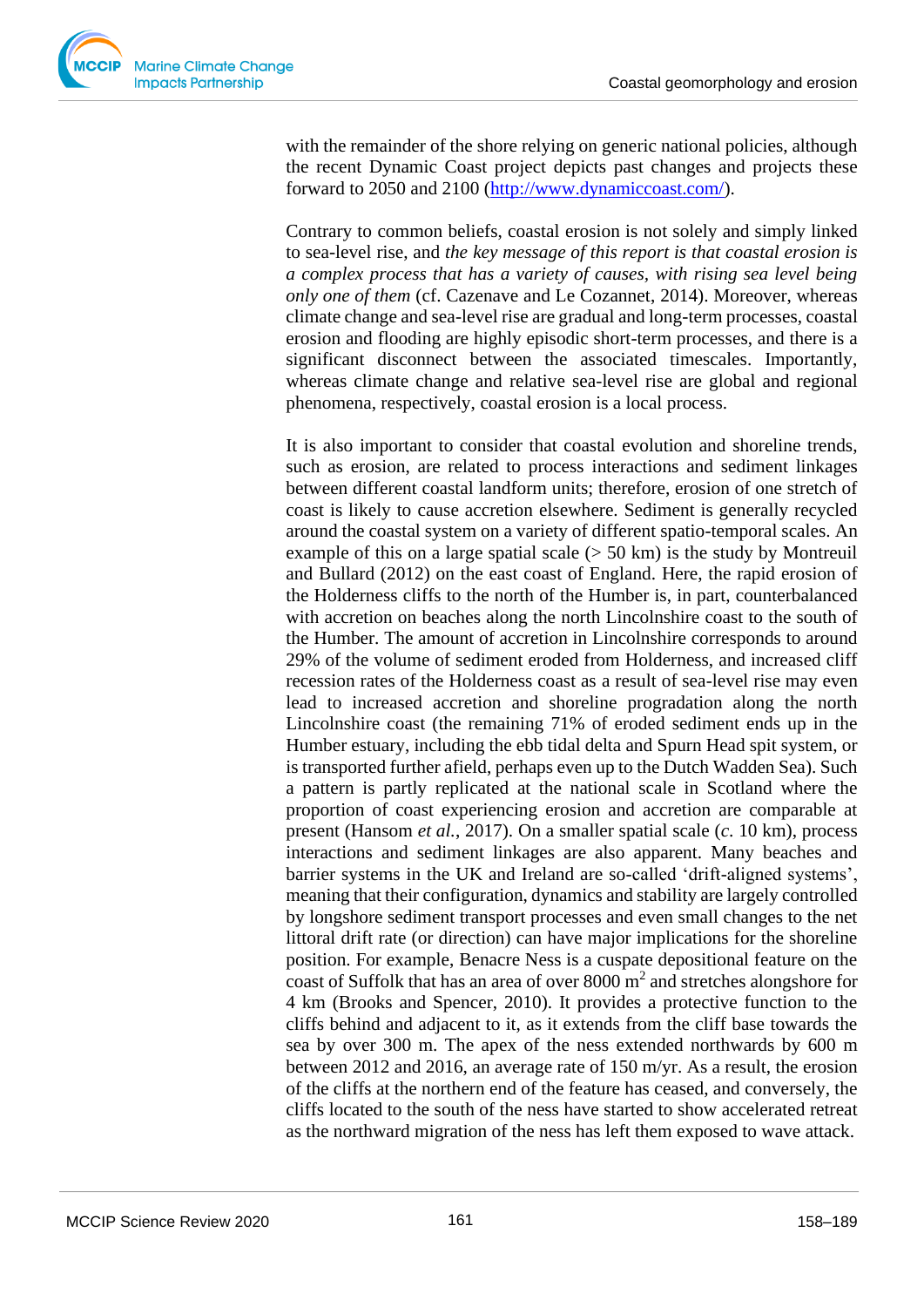

Section 2 reviews the current erosion rates in the UK and Section 3 reviews what is likely to happen in the future. At the end of the report, adaptation strategies that address coastal erosion problems are briefly discussed (Section 4). Appreciation of climate change impacts on coastal geomorphology requires a basic understanding of the key coastal processes and the main coastal geomorphological environments; these were discussed in sections 1.3 and 1.4 of the 2013 edition of this Report Card

[\(http://www.mccip.org.uk/media/1256/2013arc\\_sciencereview\\_09\\_ce\\_final.](http://www.mccip.org.uk/media/1256/2013arc_sciencereview_09_ce_final.pdf) [pdf\)](http://www.mccip.org.uk/media/1256/2013arc_sciencereview_09_ce_final.pdf).

# **2. WHAT IS ALREADY HAPPENING?**

An evaluation and synthesis of what is already happening in terms of changes to the coastal geomorphology in the UK is provided here at two levels: the UK wide coastal dynamics are discussed first (Section 2.1), followed by processes occurring to hard- and soft-rock coasts, barrier systems and estuaries (Sections 2.2–2.5). It is important to note that coastal change is not necessarily due to climate change, and that generally multiple factors are implicated that cannot be separated.

# **2.1 UK coast**

According to what is still the most-recent European-wide study into coastal geomorphology and erosion (EUROSION, 2004), the UK coastline is 17,381 km long, of which 3008 km (17.3%) is currently experiencing erosion (Table 1; note that length of coastline increases with decreasing length scale of interest and therefore strongly varies between different studies). The coastline of England is most affected, with 29.8% of its coastline suffering from erosion. The coastline of England is also the most protected with 45.6% of its length lined with coastal defence works (seawalls, groynes) or fronted by artificial beaches. According to the same EU report, Ireland has 4578 km of coastline, of which 19.9% is undergoing erodsion and 7.6% is protected.

In England and Wales, the Foresight Flood and Coastal Defence Project provides estimates of present and future coastal erosion rates [\(https://www.gov.uk/government/publications/future-flooding\)](https://www.gov.uk/government/publications/future-flooding). According to their analysis, 28% of the coast is experiencing erosion rates in excess of 0.1 m/yr (Evans *et al.*, 2004; Burgess *et al.*, 2007). A large proportion of the coastline is held in position artificially; however, and a more-realistic estimate of potential erosion is that 67% of the coastline is under threat (Futurecoast, 2002). The National Coastal Erosion Risk Mapping Project (Rogers *et al.*, 2008) has suggested that 42% of the coast of England and Wales is at risk from erosion, of which 82% is undefended. However, this project is only concerned with cliffed coastlines and does not consider coastal floodplains, beaches, barriers and intertidal areas. In Scotland, 78% of the coast is considered 'hard or mixed', and is unlikely to be eroded at perceptible rates (threshold of 1 mm/yr), 19% (3802km) is 'soft/erodible', whilst 3%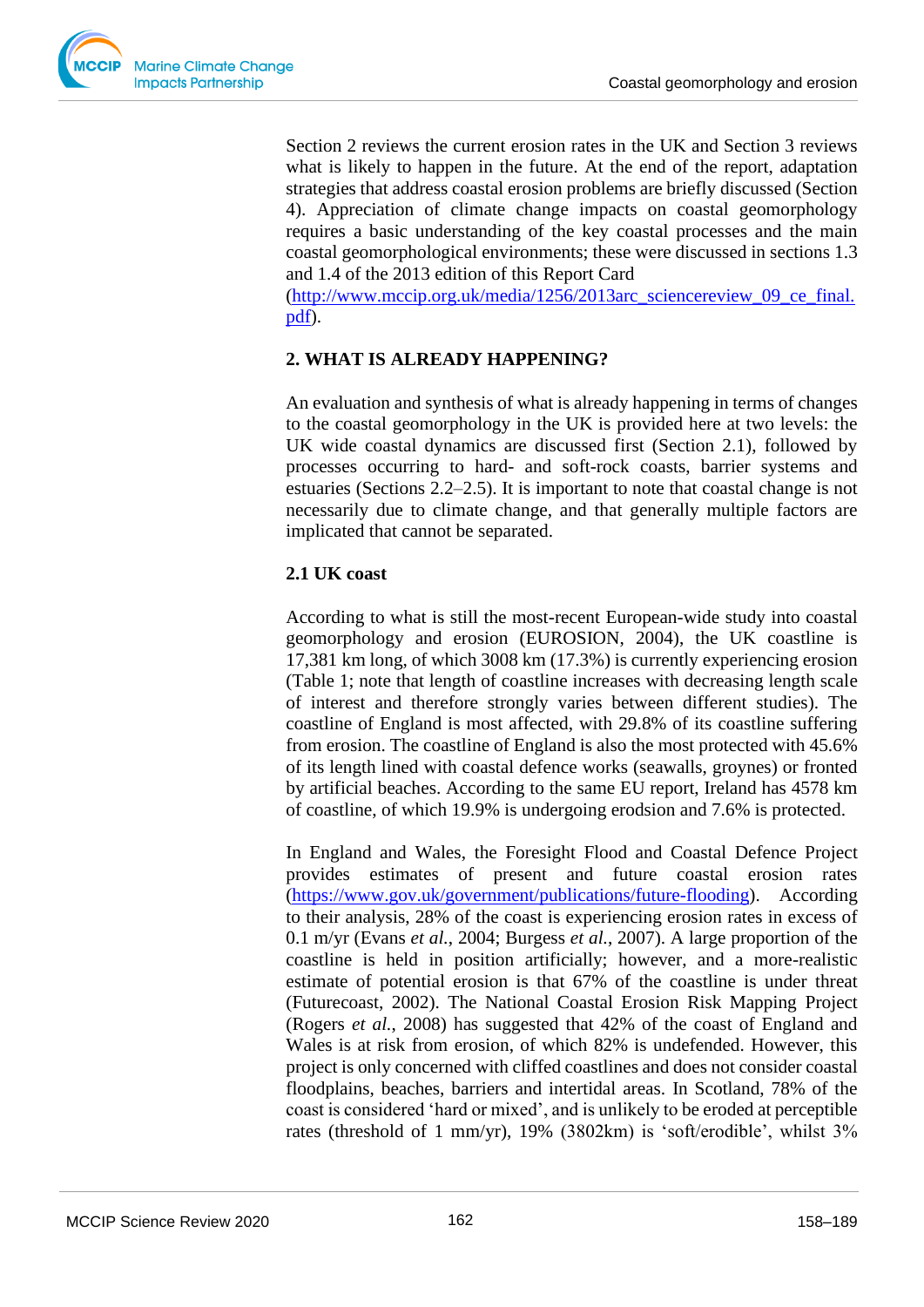

(591km) has artificial defences [\(http://www.dynamiccoast.com/\)](http://www.dynamiccoast.com/). Since the 1970s, 77% of the soft/erodible coast has remained stable, 11% has accreted seawards and 12% has eroded landward. Through comparisons with the historical baseline (1890s to 1970s), there has been a 22% reduction in the extent of accretion in Scotland, a 39% increase in the extent of erosion, and a doubling of average erosion rates from 0.5 to 1.0 m/yr.

*Table 1: Coastal erosion and protection in the UK (EUROSION, 2004). Islands with a surface area smaller than 1 km<sup>2</sup> and inland shores (estuaries, fjords, fjards, bays, lagoons) where the mouth is less than 1 km wide are not included in the analysis.* 

| <b>Region</b>           | <b>Coast length</b><br>(km) | <b>Coast length</b><br>undergoing<br>erosion<br>(km) | <b>Coast length</b><br>undergoing<br>erosion<br>(% ) | <b>Coast length</b><br>with defence<br>works and<br>artificial<br>beaches<br>(km) | <b>Coast length</b><br>with defence<br>works and<br>artificial<br>beaches<br>(% ) |
|-------------------------|-----------------------------|------------------------------------------------------|------------------------------------------------------|-----------------------------------------------------------------------------------|-----------------------------------------------------------------------------------|
| North-east<br>England   | 297                         | 80                                                   | 27.0                                                 | 111                                                                               | 37.4                                                                              |
| North-west<br>England   | 659                         | 122                                                  | 18.5                                                 | 329                                                                               | 49.9                                                                              |
| Yorkshire and<br>Humber | 361                         | 203                                                  | 56.2                                                 | 156                                                                               | 43.2                                                                              |
| <b>East Midlands</b>    | 234                         | 21                                                   | 9.0                                                  | 234                                                                               | 99.8                                                                              |
| East England            | 555                         | 168                                                  | 30.3                                                 | 382                                                                               | 68.9                                                                              |
| South-east<br>England   | 788                         | 244                                                  | 31.0                                                 | 429                                                                               | 54.4                                                                              |
| South-west<br>England   | 1379                        | 437                                                  | 31.7                                                 | 306                                                                               | 22.2                                                                              |
|                         |                             |                                                      |                                                      |                                                                                   |                                                                                   |
| England                 | 4273                        | 1275                                                 | 29.8                                                 | 1947                                                                              | 45.6                                                                              |
| Wales                   | 1498                        | 346                                                  | 23.1                                                 | 415                                                                               | 27.7                                                                              |
| Scotland                | 11154                       | 1298                                                 | 11.6                                                 | 733                                                                               | 6.6                                                                               |
| Northern<br>Ireland     | 456                         | 89                                                   | 19.5                                                 | 90                                                                                | 19.7                                                                              |
|                         |                             |                                                      |                                                      |                                                                                   |                                                                                   |
| UK                      | 17381                       | 3008                                                 | 17.3                                                 | 3185                                                                              | 18.3                                                                              |
| <b>Ireland</b>          | 4578                        | 912                                                  | 19.9                                                 | 349                                                                               | 7.6                                                                               |

Availability of a reliable (accurate) and comprehensive (large-scale) database of coastal change is hugely beneficial for coastal management, not only as a baseline, but also as a basis for (lower-bound) projections. The coastal data collection and collation by Coastal Observatories in the England is very useful in this context. Improved estimates of coastal change may be provided in the future due to advances in satellite remote sensing and associated data analysis techniques (Luijendijk *et al.*, 2018).

Where the coast is protected by engineering structures, the rising sea level results in a steepening of the intertidal profile, known as 'coastal squeeze'. According to Taylor *et al.* (2004) almost two-thirds of intertidal profiles in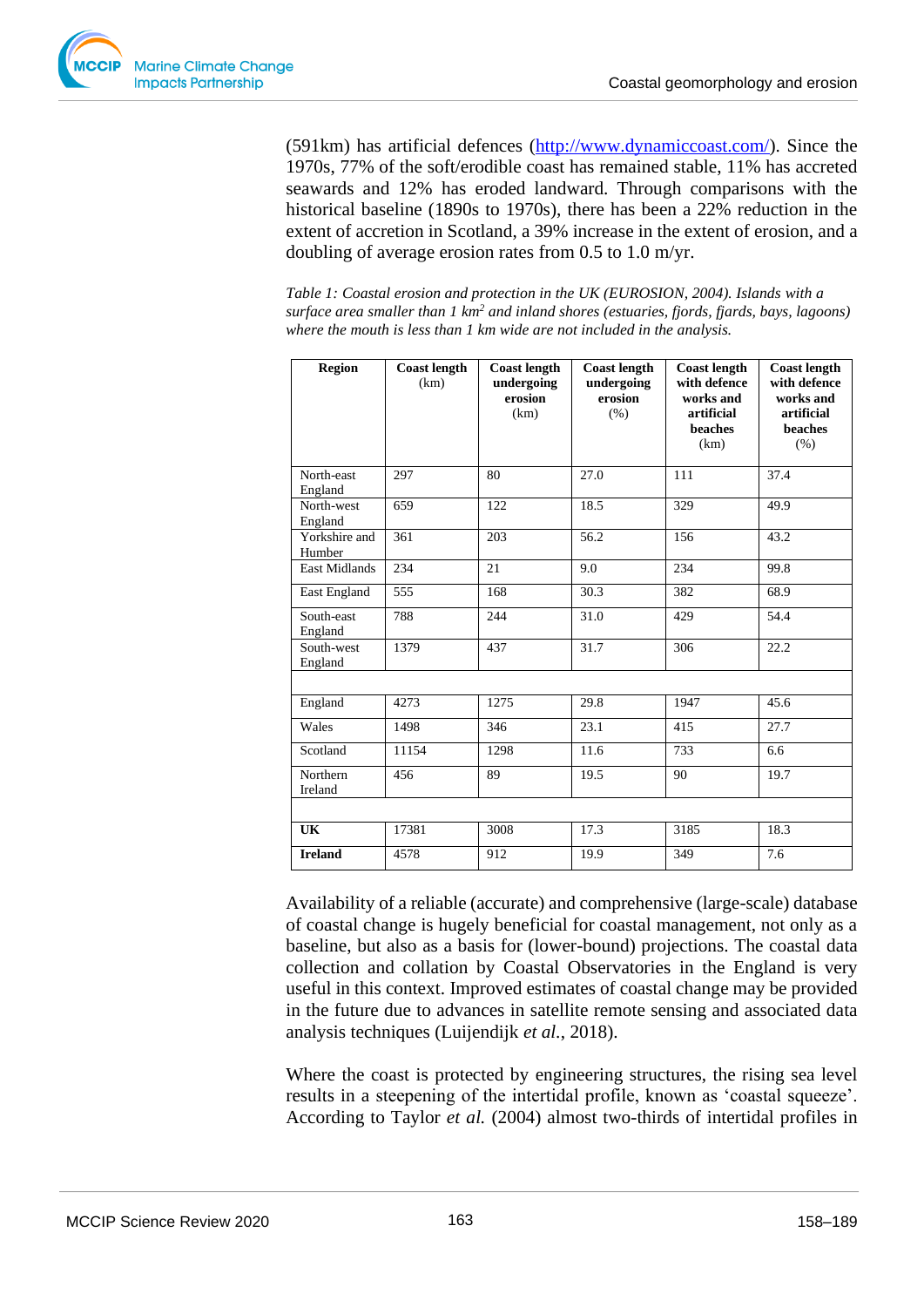

England and Wales have steepened over the past hundred years. A reevaluation of these results pertaining to the south-east coast of England suggests that steepening is less common (Dornbush *et al.*, 2008), while morerecent research for the Suffolk coast shows beach narrowing and steepening between 1800s and 2010s (Burningham and French, 2017). In the 1800s, only 37.2% of the Suffolk coast had beach widths of under 20 m, while by the 2010s this percentage had increased to 79.5%. The median beach slope was 4.7° in 1800s rising to 6.5° in 2010s. Burningham and French (2017) also note that the percentage of beaches that are steepening along the Suffolk coast is 89%, considerably higher than the 61% estimated by Taylor *et al.* (2004) for the UK as a whole. It would be instructive to consider more fully the temporal variability in these estimates as they are presented as an average over the entire period between the 1880s and 2010s. For example, a recent study for Suffolk by the Environment Agency for the period 1991 to 2006 showed steepening along just 17% with flattening being more prevalent at 34% (EA, 2011).

The effect of eustatic (global) sea-level rise on the coastline in the UK and Ireland, causing coastal erosion and landward migration of the shoreline, must be considered in combination with the changes in the land level associated with glacio-isostatic effects, particularly the isostatic rebound of the formerly glaciated areas in the north, and collapse of the forebulge of areas near the ice margin in the south. Tide gauge data from Scotland show that, for the first time since the last glaciation, eustatic sea-level rise outpaces isostatic rebound (Rennie and Hansom, 2011), although there has been debate over the rate of submergence (Dawson *et al.*, 2012). This switch from relative sea-level fall to relative sea-level rise has important implications for coastal change in Scotland. For example, the Moray Firth has experienced 7000 years of relative sea-level fall, resulting in an emergent coastal landscape characterised by extensive strand plain development. However, the switch to relative sea-level rise has engendered a near-tripling of coastal erosion rates, i.e. an increase from 8% between 1890 and 1970, to 22% since the 1970s (Hansom *et al.*, 2017). All Scotland's firths are expected to be affected by a similar switch in relative sea-level change and are therefore at increasing risk of coastal erosion in the future.

Coastlines do not, however, slowly respond to rising sea levels, but adjust episodically, generally associated with (extreme) storm conditions. The scale of coastal change engendered by extreme storms became apparent over the 2013/14 winter when a number of extremely energetic wave conditions (Dhoop and Mason, 2018) coincided with extreme water levels (Haigh *et al.*, 2016). The resulting coastal impacts, briefly discussed below, highlights the vulnerability of both the south-west and east coast of the UK to storm conditions.

During the winter of 2013/14 the south-west coast of England experienced its most energetic period of waves for at least the last 60 years as a result of an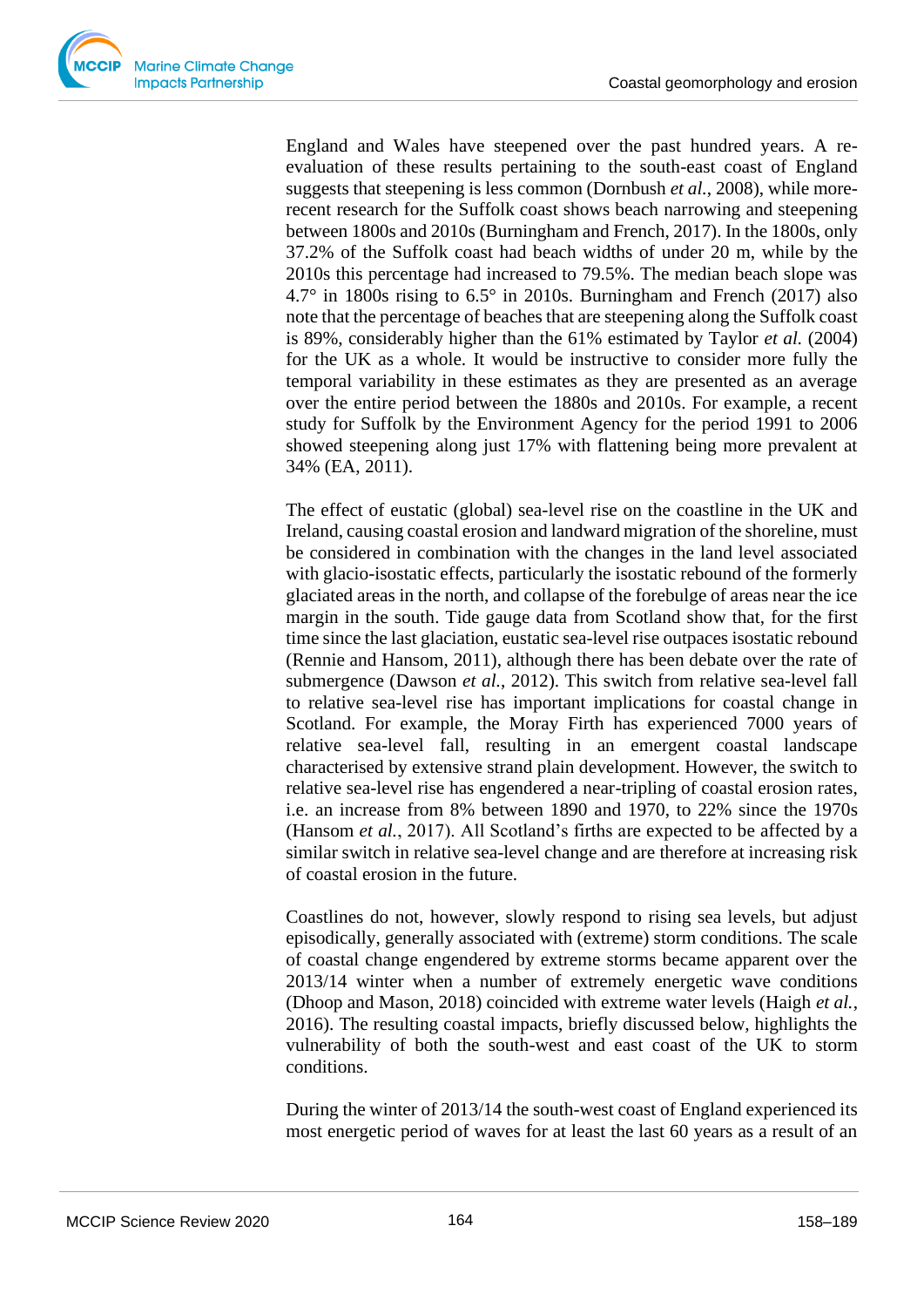

unprecedented sequence of extreme storms from the Atlantic (Masselink *et al.*, 2015). The collective impact of these storm waves was severe and widespread (Scott *et al.*, 2016; Figure 2). For example, large quantities of sand were removed from many beaches and dunes, thereby exposing the underlying rocky shore platform; several gravel barriers were overtopped; and extensive coastal cliff erosion and destruction of hard-rock coastal features, such as arches and stacks, occurred. Impacts on society were also substantial. In addition to widespread flooding of coastal towns, extensive damage occurred to coastal defences, transport lines and coastal properties. The key factor that controlled the beach response was the orientation of the shoreline in relation to the storm wave direction: fully exposed beaches experienced offshore sediment transport, partially exposed beaches rotated due to longshore sediment transport, and relatively sheltered beaches experienced accretion or limited change (Burvingt *et al.*, 2017). Beach recovery has been variable, with virtually no recovery of the dune systems and partial recovery (50–75%) of the beaches (Burvingt *et al.*, 2018).



*Figure 2: Pictorial overview of storm impacts along the coast of south-west England (from Scott et al., 2016). (a) The gravel barrier at Westward Ho!, north Devon, experienced overwash during the spring tide of 2/3 January 2014, resulting in the deposition of a large amount of pebbles and cobbles into the local mini-golf course located just behind the ridge. (b1 before; b2 after) The significant storm 'Hercules' on the 5th January 2014 removed large quantities of sand from at Whipsiderry beach, north Cornwall, exposing the underlying rocky shore platform. (c) Hercules caused extensive damage to coastal infrastructure along the north Cornish coast; here the seawall below Fistral Blu bar in Newquay collapsed and damaged the property. (d) The Watering Hole in Perranporth, North Cornwall, the only 'beach restaurant' in the UK, required human intervention to ensure the restaurant remained high and dry after winter storms lowered the beach by several meters. (e) The coastal town of Looe, south Cornwall, got flooded a number of times during the 2013/2014 winter. (f) The coastal dunes at Thurlestone, south Devon, experienced more than 5 m of erosion during the 2013/2014 winter resulting in the collapse of the wooden boardwalk. (g) At the end of the winter, the beach in front of the seawall at Beesands, south Devon, had completely disappeared. (h1 before; h2 after) The road that runs*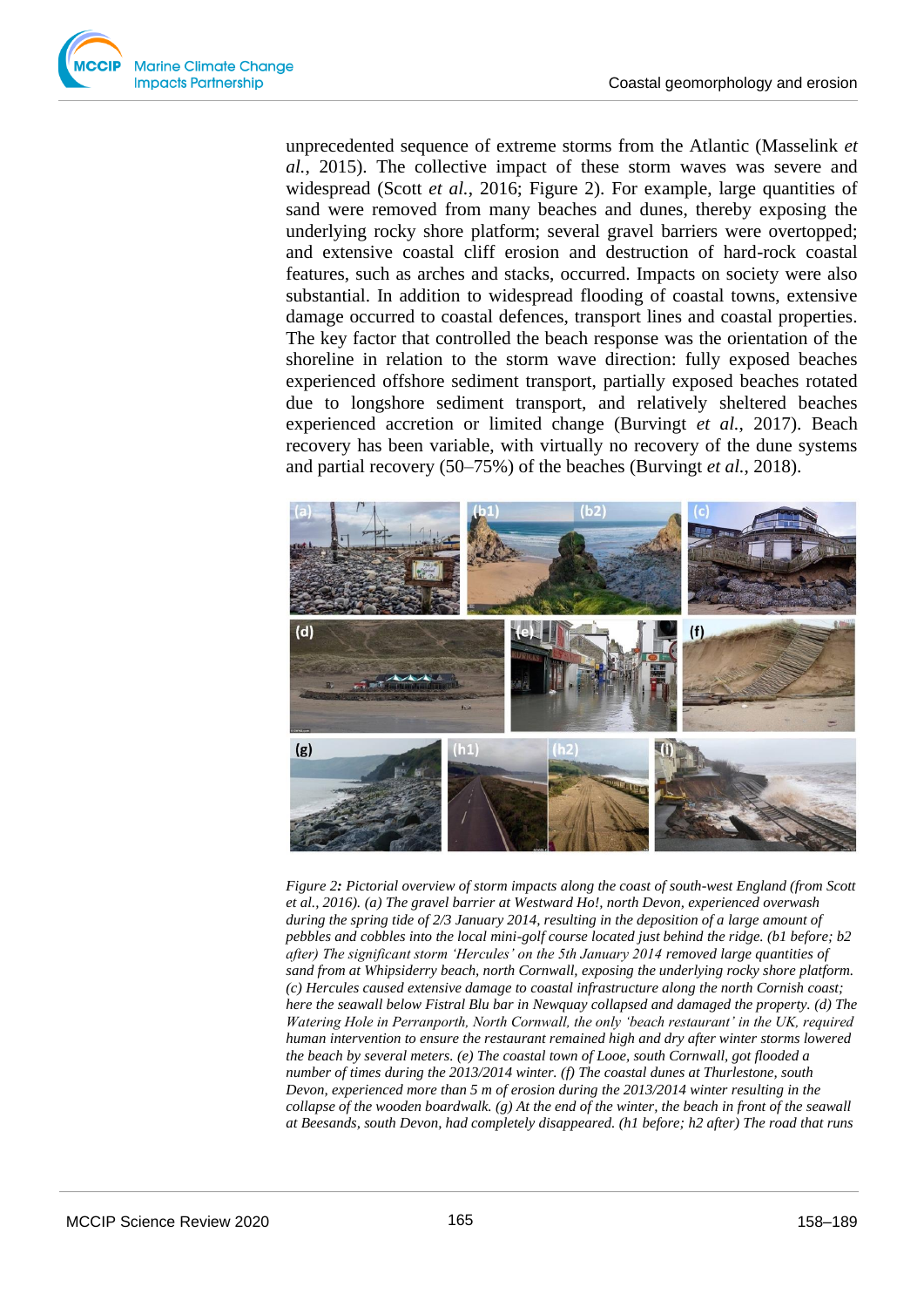

*along the gravel barrier of Slapton Sands, south Devon, became covered with gravel due to overwash occurring during the significant storm 'Petra' on 5 February 2014, but also the 'Valentine's Day' storm on 14 February 2014. (i) This storm caused extensive damage to coastal infrastructure along the south Cornwall and Devon coast; the most costly damage occurred to the London-Penzance railway line at Dawlish, south Devon, with repairs taking almost 2 months and costing £20M.*

By contrast, along the east coast, the winter of 2013/14 presented just a single storm that can be held responsible for most of the shoreline change that occurred that winter. The North Sea storm surge of 5 December 2013 generated the highest water levels experienced since the catastrophic 1953 storm. Due to strengthened post-1953 defences, better early warning systems and evacuation planning, no human lives were lost in the 2013 surge. However, in places, water levels in 2013 exceeded those of 1953, especially along the Lincolnshire and North Norfolk coasts. The highest measured water levels, recorded in drift line deposits and watermarks on buildings, reached or exceeded 6.3 m ODN on the North Norfolk coast at Holme-next-the-Sea, Holkham Gap and Blakeney Quay (Spencer *et al.*, 2014, 2015). Along the North Norfolk coast, water levels were up to 0.8 m higher in 2013 than in 1953, while in Suffolk the pattern was reversed with higher levels in 1953 of up to 0.74 m (Spencer *et al.*, 2015). These contrasts arise because of the unique timing of maximum positive surge residual in relation to the tide, with wave height and direction adding to the forcing (Figure 3). For the 5 December 2013 surge, maximum surge residuals were found about 1–2 hours before high tide, occurring coincidentally with high spring tides. Waves were onshore-directed and coincided with the high tide and positive surge in North Norfolk, while for Suffolk the highest onshore waves were over 2 m lower and were not coincident with the timing of maximum still water elevations. There is evidence for retreat in the Suffolk cliffs, barrier breaching and almost 660 ha of flooded land, but shoreline damage was far greater in North Norfolk. The storm impacts from 2013 have been compared to high magnitude storms of the last 10 years (2006–16) by examining cross-shore profiles and aerial photographs, and it has been shown that the 2013 storm generated over double the shoreline retreat experienced in earlier highmagnitude storms occurring in 2006–7 and 2007–8 (Brooks *et al.*, 2017).

# **2.2 What is already happening: hard-rock-coasts**

All hard-rock coasts are undergoing erosion, and cliff erosion is controlled to a large extent by rock strength, with typical cliff recession rates in hard and soft rock of  $0.01-0.1$  m/yr and  $0.1-1$  m/yr, respectively, although in unconsolidated glacial and pre-glacial sands and silts rates can be over 7 m/yr (Brooks *et al.*, 2012) These average rates misleadingly give the impression that cliffs retreat gradually and consistently; however, cliff failures tend to be sporadic and are often triggered by extreme rainfall events and/or storms. Quantifying erosion rates on the almost-stable hard-rock coasts and increasing our understanding of the linkages between terrestrial weathering and coastal erosion processes remains, however, problematic, but progress is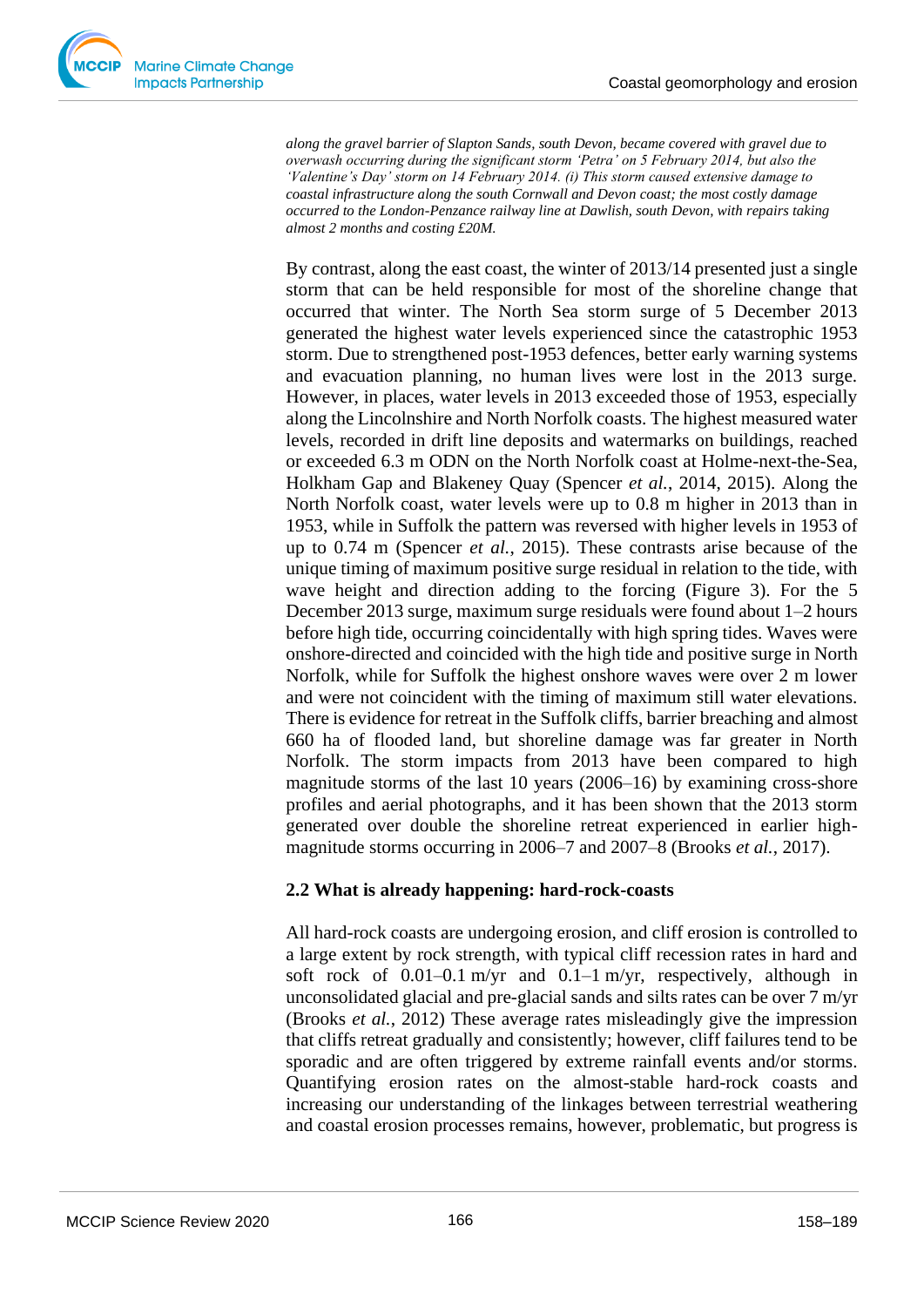being made through use of advanced remote sensing techniques that enable the collection of high-resolution data (Earlie *et al.*, 2014). Specifically, application of digital photogrammetry and terrestrial laser scanning along the North Yorkshire coast by Lim *et al.* (2010) has revealed that hard-rock cliff erosion may not be as dominated by high-magnitude and low-frequency events as hitherto thought, and that large, isolated rock falls are in fact part of a larger, continuous magnitude-frequency relationship. Nevertheless, Vann Jones *et al.* (2015) point out that linking hard-rock coastal cliff erosion to environmental drivers is challenging, with weak relationships commonly observed between cliff recession and marine/subaerial forcing.

Many hard-rock coasts are characterised by coastal cliffs fronted by rocky shore platforms, which represents the erosional surface left behind by the retreating cliff. These platforms strongly modulate the wave energy reaching the base of the cliff and are an effective dissipater of wave energy (Poate *et al.*, 2018). Sea-level rise has two virtually unstudied, but important implications for the shore platform, and these are already happening. Firstly, the increased water depths across the platform will reduce the wave energy dissipation across the platform, exposing the base of the cliff to increasing wave-energy conditions. This indirect consequence of sea-level rise is well known for coral reef environments (e.g. Quataert *et al.*, 2015). Secondly, the gradual 'drowning' of the shore platform as a result of increased sea level will lead to a loss of intertidal rock habitat, as demonstrated by Thorner *et al.* (2014).

The effect of climate change on embayed beaches associated with hard-rock coasts is also significant. These beaches are backed by cliffs or higher ground and generally have very limited back-beach accommodation space. They also may be closed systems with no, or very limited net import of sediment due to their embayed settings. Rising sea level will attempt to push these beaches landwards, but, with no space to move into and not sufficient time to create new space through erosion, coastal squeeze will result in a progressively diminishing beach volume until no beach is left. Climate change may also result in the rotation of embayed beaches due to changes in the wave climate, especially the wave direction, causing alterations in the littoral drift rate and/or direction. The narrowing and widening of beaches at opposite ends of embayments has been documented for several locations in the world (e.g. Klein *et al.*, 2002; Ranasinghe *et al.*, 2004), and may become significant in the south-west of England and Wales and the Atlantic coast of Ireland where embayed beaches abound (Jackson *et al.*, 2005; Reeve and Li, 2009; Jackson and Cooper, 2010; Scott *et al.*, 2011; Burvingt *et al.*, 2017). The important role of beaches in reducing the delivery of wave energy to the base of the cliff, and thereby protecting cliffs from erosion, has been pointed out by Earlie *et al.* (2018).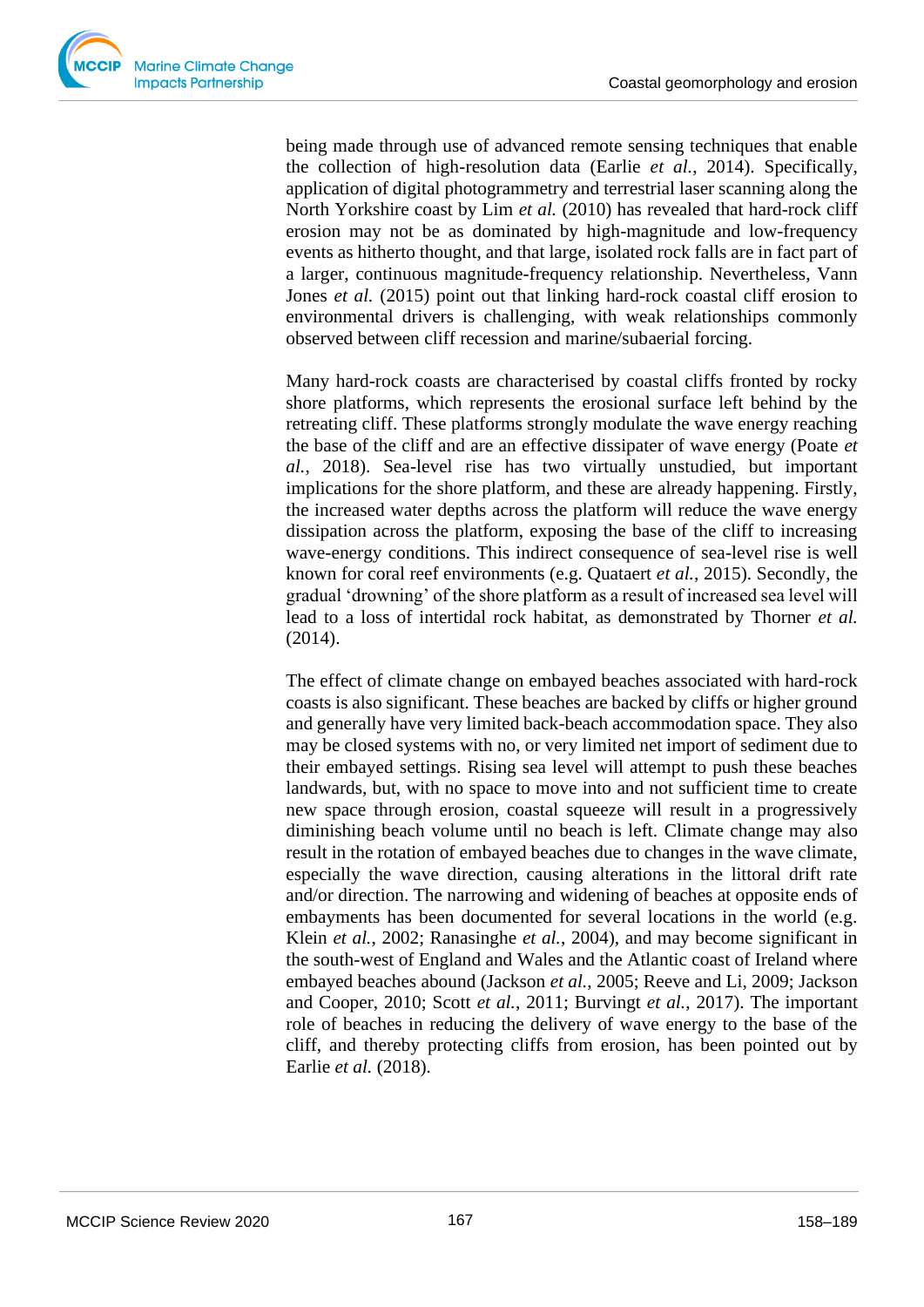



*Figure 3: Observed water level (i.e. with meteorological forcing), predicted water level (astronomical tide) and surge residual (observed – predicted level) at six tide gauge stations (see inset for locations) for 4–7 December 2013. (From Spencer et al., 2015.)*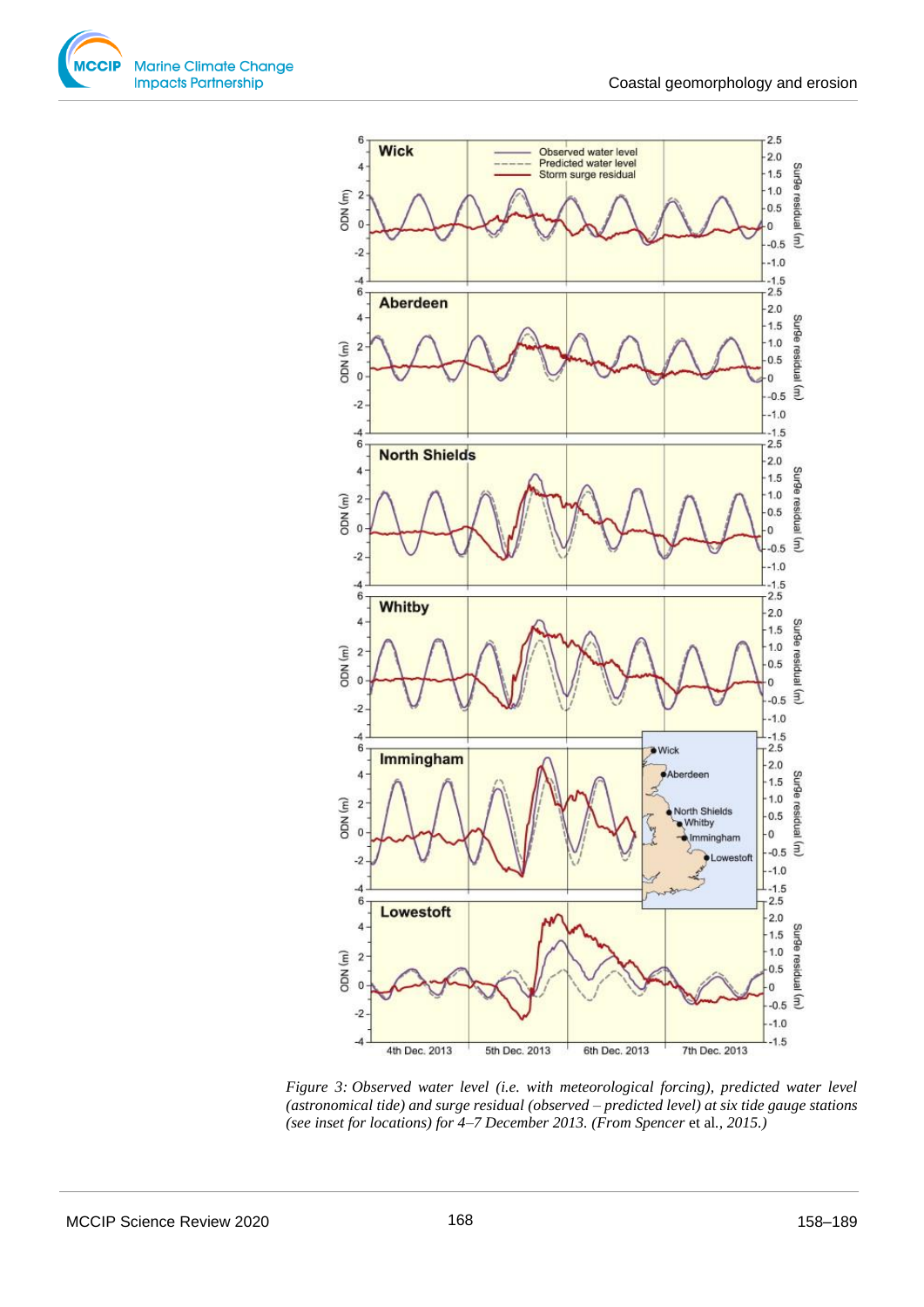

# **2.3 What is already happening: Soft-rock coasts**

Recent technological advances in field monitoring and GIS analysis have revealed how fast soft-rock coasts are undergoing erosion (Lee and Clark, 2002; Burningham and French, 2017), and provide better estimation of the timing of sediment delivery to the beach and nearshore zone (Brooks and Spencer, 2012). With alongshore transport, these sediments feed morphological units that can defend the shoreline elsewhere, such as through nearshore sand-bar growth, or through the development of intertidal bars, which form a source of sediment for dunes and barriers. Generally, soft-rock coasts form more-complex systems than hard-rock coasts because of this ongoing sediment mobility and beach/cliff interaction. Sediment redistribution leads to a variety of linked morphologies, including the softrock cliffs themselves, as well as inter-fingered low-lying broadlands (Spencer and Brooks, 2013), migrating nesses (Burningham and French, 2014), sand dunes and nearshore/offshore sand bars (Horillo-Caraballo and Reeve, 2008; Suffolk Coastal District Council, 2009). Soft-rock coasts are generally drift-aligned and the beaches represent the morphological expression of the longshore transport system, rather than stable depositional features. As the source of the beach material is cliff erosion, the beaches would not exist were it not for the erosion of cliffs. However, beaches are highly dynamic on many temporal scales, and extreme storms can strip beaches to their basement in a single event. Beach cover at the base of softrock cliffs tends to be reconstructed very quickly post-storm, in a matter of weeks.

Soft-cliff retreat occurs through a combination of marine erosion, shallow structural failures and mass failures. Cliff erosion on soft-rock coasts is a highly episodic process, and erosion rates are spatially and temporally highly variable. The following three examples illustrate the approach to the study of soft rock cliffs on very contrasting timescales:

- On a millennial timescale, Hurst *et al.* (2016) derived past cliff retreat rates for chalk cliffs on the south coast of Great Britain using measured cosmogenic nuclides and numerical models. When compared with contemporary recession rates, accelerated erosion has occurred in recent centuries; this they attribute to reduced sediment supply and beach thinning due to both environmental and anthropogenic factors.
- On a centennial scale, Brown *et al.* (2012) found considerable spatial and temporal variability in cliff retreat along the Holderness coast between 1845 and 2005. Their analysis of three 50-year periods (1854–1905, 1905–1952, 1952–2005) found retreat rates varied between  $0.8 \pm 0.4$  and  $2.1 \pm 0.4$  m/yr. While natural reasons underpin these rates, human activity was also found to be important, especially 19th century beach mining and coastal defence construction. Coastal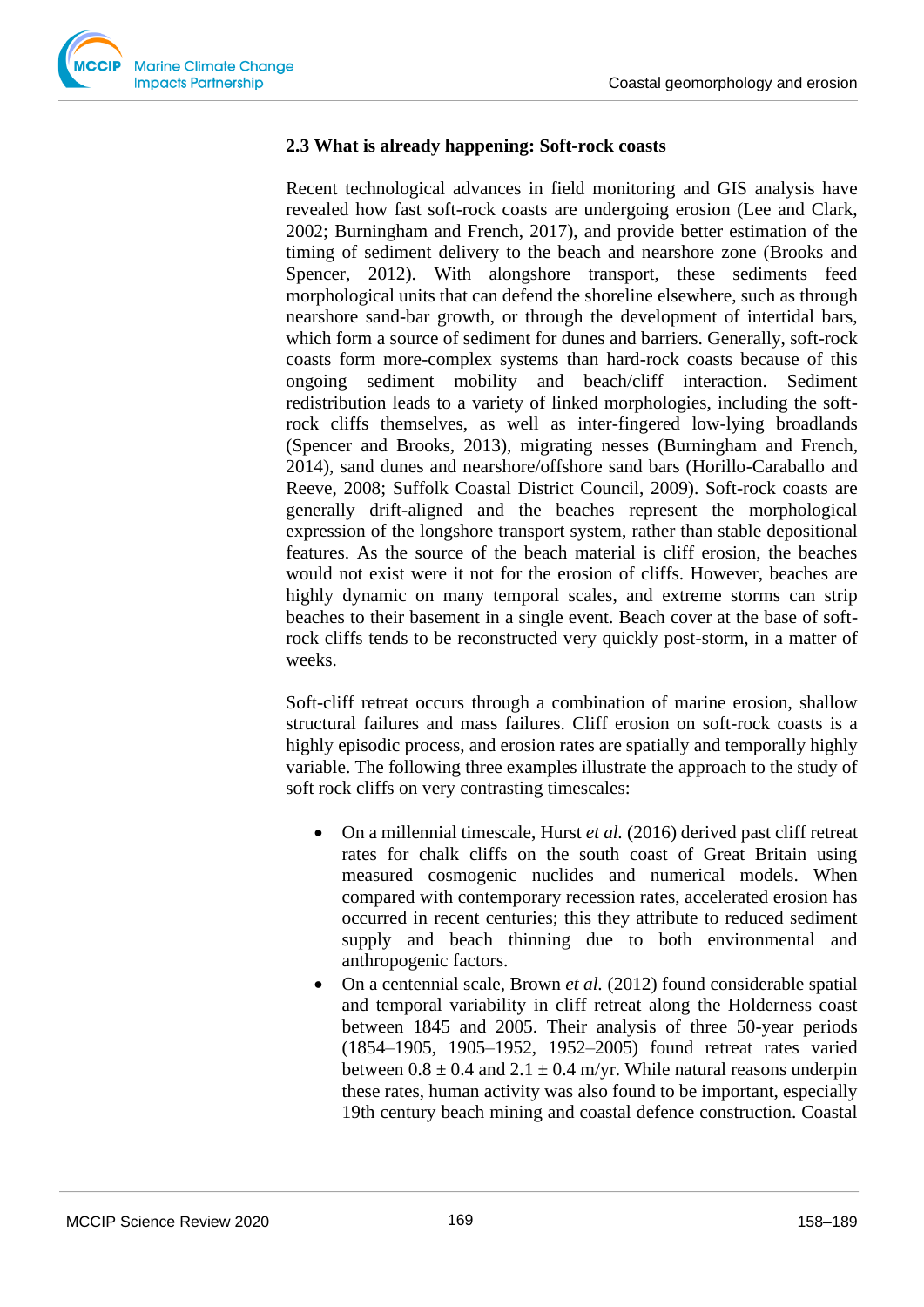defences unsurprisingly reduce sediment delivery and modify the sediment budget, usually resulting in a sediment deficit downdrift. For Holderness, defences have changed the pattern of erosion rather than stopping it entirely. Accelerated retreat downdrift of defences threatens societal infrastructure, highlighting the need for a holistic approach to shoreline management.

• On decadal and annual scales, Brooks *et al.* (2012) carried out annual to bi-annual ground survey data and applied GIS techniques to digitised records of changing shoreline position from aerial photography for the Suffolk cliffs since 1992. This study revealed that the cliffs have been retreating by an average of 4.7 m/yr (1992–2010; cf. long-term  $(1883-2010)$  recession rates are 3.5 m/yr), again suggesting a more-recent acceleration. However, the analysis revealed considerable decadal-scale variations in cliff recession, within which are nested inter-annual fluctuations in rates of retreat. This has considerable consequences for sediment release, as exemplified by the Covehithe cliffs, where retreat can be 12 m in a single event. There, the associated sediment release is of the order  $200,000$  m<sup>3</sup>. Conversely, in quiescent years or decades, sediment release is very limited, resulting in considerable temporal variability in sediment delivery to the nearshore zone which needs to be planned for by coastal managers.

Considering what might happen in future, with sea-level rise continuously resetting the erosion baseline and storms varying in intensity and direction of approach, there remains the unanswered question as to whether or not we can expect accelerated cliff retreat in future, and what the associated consequences might be for sediment release and supply downdrift. Modelling approaches (e.g. Walkden and Hall , 2005; Dickson *et al.*, 2007; Walkden *et al.*, 2008; Hackney *et al.*, 2013) can be helpful for understanding future system behaviours that we cannot observe, but have limitations in their parametrisation, discretisation and process representation.

# **2.4 What is already happening: Barrier coasts**

There are two models of barrier response to rising sea level (cf. Masselink *et al.* 2011). According to the *Bruun Rule*, the shoreface profile moves upward by the same amount as the rise in sea level, through erosion of the upper shoreface and deposition on the lower shoreface. In comparison, according to the *roll-over model*, the barrier migrates across the substrate gradient without loss of material, through erosion of the shoreface and deposition behind the barrier in the form of washovers and/or tidal inlet deposits. The Bruun Rule is widely used for predictive purposes, but there is very limited support for its validity; some argue it should be abandoned altogether in spite of its potential to quantify erosion rates (Cooper and Pilkey, 2004). There is much stronger evidence for the roll-over model, which is especially appropriate for gravel barriers (Pye and Blott, 2006), strongly wave-dominated barriers and on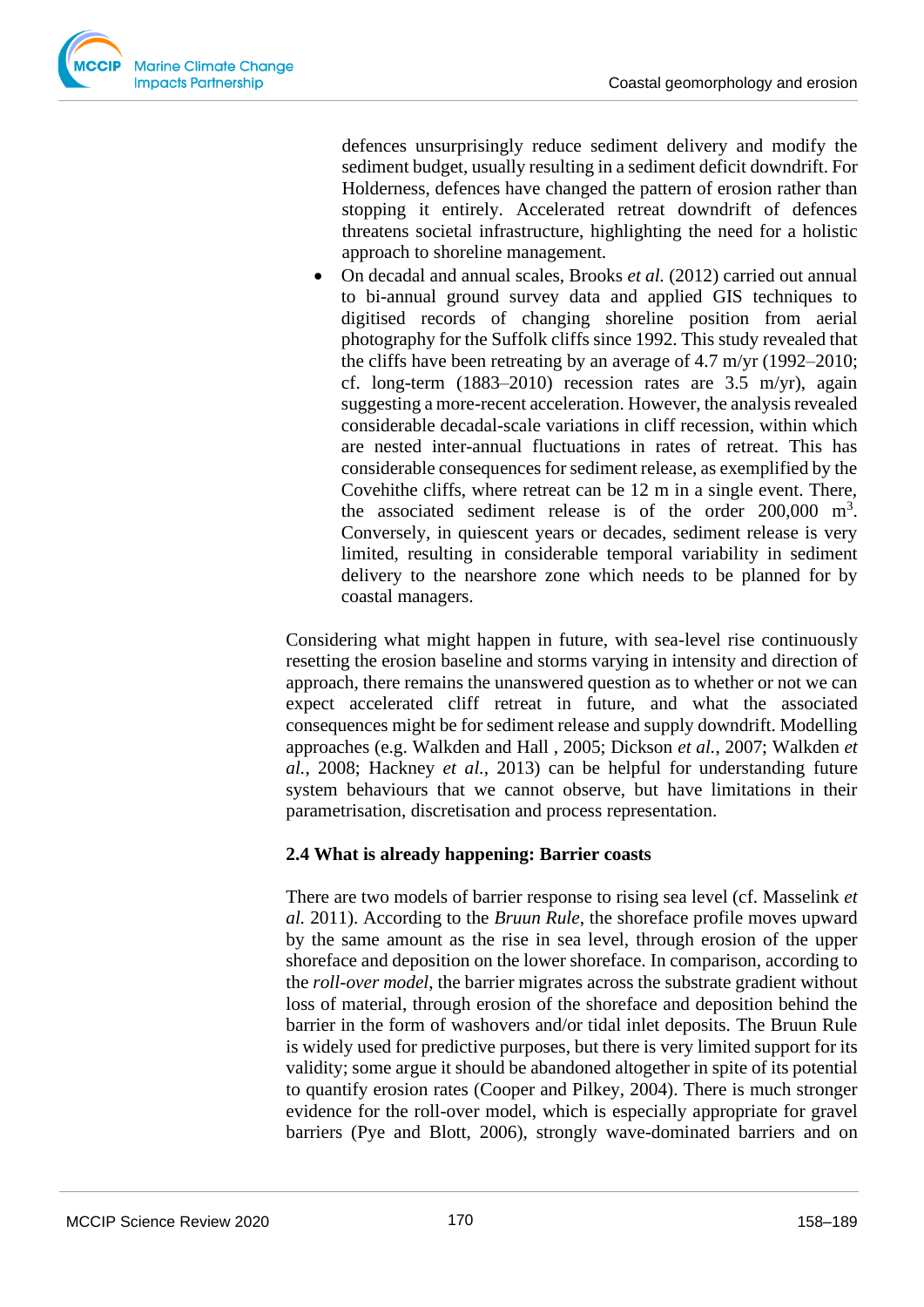relatively gentle substrate slopes. However, the model is essentially qualitative since barrier migration is not a steady process, occurring episodically when extreme water levels, often in combination with large waves, result in overwashing of the barrier (Orford *et al.*, 2003). Importantly, if roll-over is allowed to proceed without anthropogenic constraints (e.g. seawalls), the different coastal habitats will be retained, albeit displaced. In this context the changes to coastal dune systems in Wales is of interest. Here, the majority of sand dune sites have experienced an increase in dune area over the last 100–120 years and it is unlikely that net area loss will exceed net area gain over the next 100 years with climate-change induced sea-level rise, provided that there is no further anthropogenic disruption to sediment supply and natural coastal processes, (Pye and Saye, 2005).

The Bruun Rule and the roll-over model are essentially two-dimensional models of shoreline response to sea-level rise that ignore the contribution of longshore sediment transport processes and the presence of additional sources and sinks (although Dean and Houston (2016) have recently extended the Bruun model to include the effects of sediment sources and sinks). Most UK barriers are drift-aligned systems, characterised by relatively high net littoral drift rates of the order of  $10^4 - 10^5$  m<sup>3</sup>/yr. In such settings, modifications to the longshore transport system (e.g. due to changes in wave climate or coastal engineering structures) are vastly more important in driving coastal change than sea-level rise. For example, the prevailing southward littoral drift rates along the Norfolk coastline are  $>$  500,000 m<sup>3</sup>/year (Burningham and French, 2016), and the resulting erosion rates required to service such intense longshore sediment transport are amongst the largest in the UK. For example, the Holderness coast has retreated by *c*. 4 km over the last 2000 years and many villages, including Roman settlements, have been lost to the sea [\(http://databases.euccd.de/files/000164\\_EUROSION\\_Holderness\\_coast.pdf\)](http://databases.euccd.de/files/000164_EUROSION_Holderness_coast.pdf) whilst on the Suffolk coast between Benacre Ness and Southwold, recession between 1883 and 2008 was between 550 m (in the north) and 250 m (in the south) as the coast becomes more swash-aligned (Brooks and Spencer, 2010). The long-term evolution of drift-aligned coastal systems can be modelled with the one-line coastal evolution model COVE (Hurst *et al.*, 2015), which is specifically designed to deal with variations in the littoral drift rate (and direction) along non-straight coastlines. The interaction between tidal inlets and the adjacent open coasts also requires consideration (Burningham and French, 2006; Ranasinghe, 2016). The type of interaction will depend on the tidal asymmetry of the inlet: when the inlet is ebb-dominant (flooddominant), sea-level rise may cause an export (import) of sediment, countering (promoting) retreat of the adjacent coast (Stive, 2004).

Although sea-level rise is the long-term driver of shoreline change, extreme water levels and storms are also important for the stability of barrier coasts (Pye and Blott, 2008). In fact, it is the long-term integration of storm response and subsequent recovery, superimposed on a rising sea level, which is responsible for the long-term coastal evolution. The impacts of the 2013/14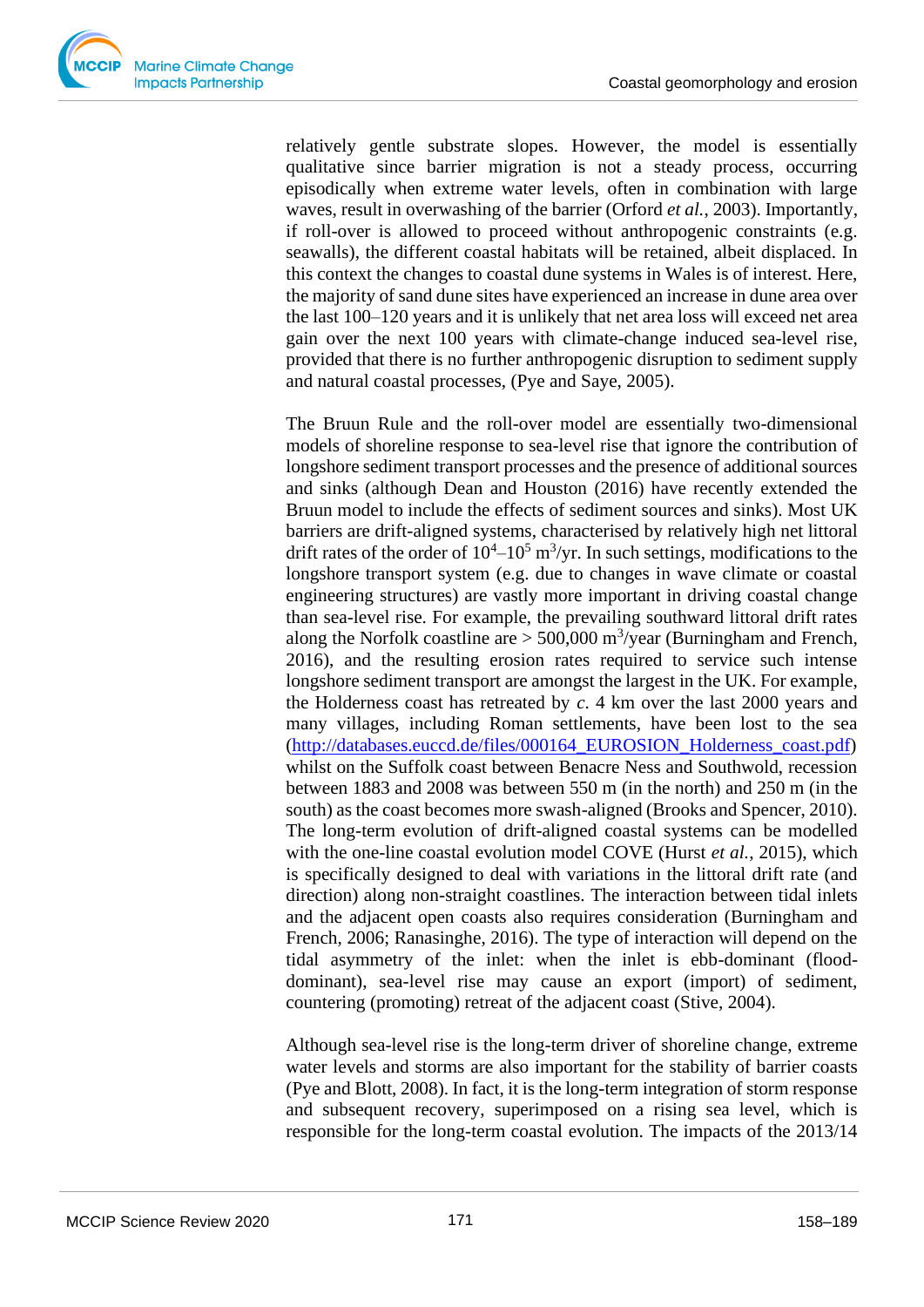winter were already alluded to in Section 2 and apart from the energy level of the storm waves, two additional factors were found to be important in terms of causing coastal impacts. First, the timing of the storm in relation to the tidal stage is critical, with storm impacts maximised when the peak of the storm coincides with spring high tide. This was demonstrated for Liverpool Bay (Dissanayake *et al.*, 2014), south-west England (Masselink *et al.*, 2015) and east England (Brooks *et al.*, 2016). Second, the direction of the storm waves is also important in determining the scale and type of coastal impacts, because wave direction in relation to shoreline orientation controls wave sheltering *versus* exposure, and cross-shore *versus* longshore sediment transport, and the potential for beach rotation (Burvingt *et al.*, 2017). Variability in wave direction explains why the westerly Atlantic storm waves during the 2013/14 winter had the largest impacts on the north coast of Cornwall and Devon, whereas the south-westerly Atlantic storm waves caused most damage to the south coast of Cornwall and Devon (Masselink *et al.*, 2015).

Process-based numerical models are capable of predicting extreme storm impacts (e.g. Dissanayake *et al.*, 2014), including overwash processes on gravel beaches (e.g. McCall *et al.*, 2014, 2015). However, such models are generally not capable of forecasting the slower process of beach recovery. Equilibrium-based modelling approaches, such as developed by Davidson *et al.* (2013), do seem to be able to forecast post-storm recovery quite well. In this approach, wave conditions more energetic than the antecedent conditions (averaged over an extended time, at least several months) result in shoreline retreat, less-energetic conditions cause shoreline progradation.

# **2.5 What is already happening: Estuaries**

Generally, estuaries migrate landwards and upwards with rising sea level through a redistribution of sediment within the estuarine system from outer to inner estuary, accompanied by a widening of the tidal channels, especially in the outer estuary, and this is reproduced by various type of modelling approaches based (e.g. Allen, 1990; Stive *et al.*, 1998; Townend and Pethick, 2002; Townend, 2005; Rossington and Spearman, 2009). An important aspect of the landward movement of the estuarine system is the concurrent deposition of clay and silts onto saltmarshes and tidal flats, because it may enable these environments to 'keep up' with rising sea levels (D'Alpaos *et al.*, 2011). The apparent recent increase in Scottish west coast saltmarsh sedimentation rates from 1 to 3 mm/year (last 70-year average) to 6 to 9 mm/year (last 10-year average) is worth noting here, and is attributed to new material from marine/intertidal origin allowing marshes to maintain a quasiequilibrium with estimated sea-level rise (Teasdale *et al.*, 2011). It is now widely recognised that an ample sediment supply, whether mud, silt, sand or gravel, is essential for the development of natural forms of coastal protection, such as saltmarshes, barriers, beaches and dunes (Hanley *et al.*, 2014).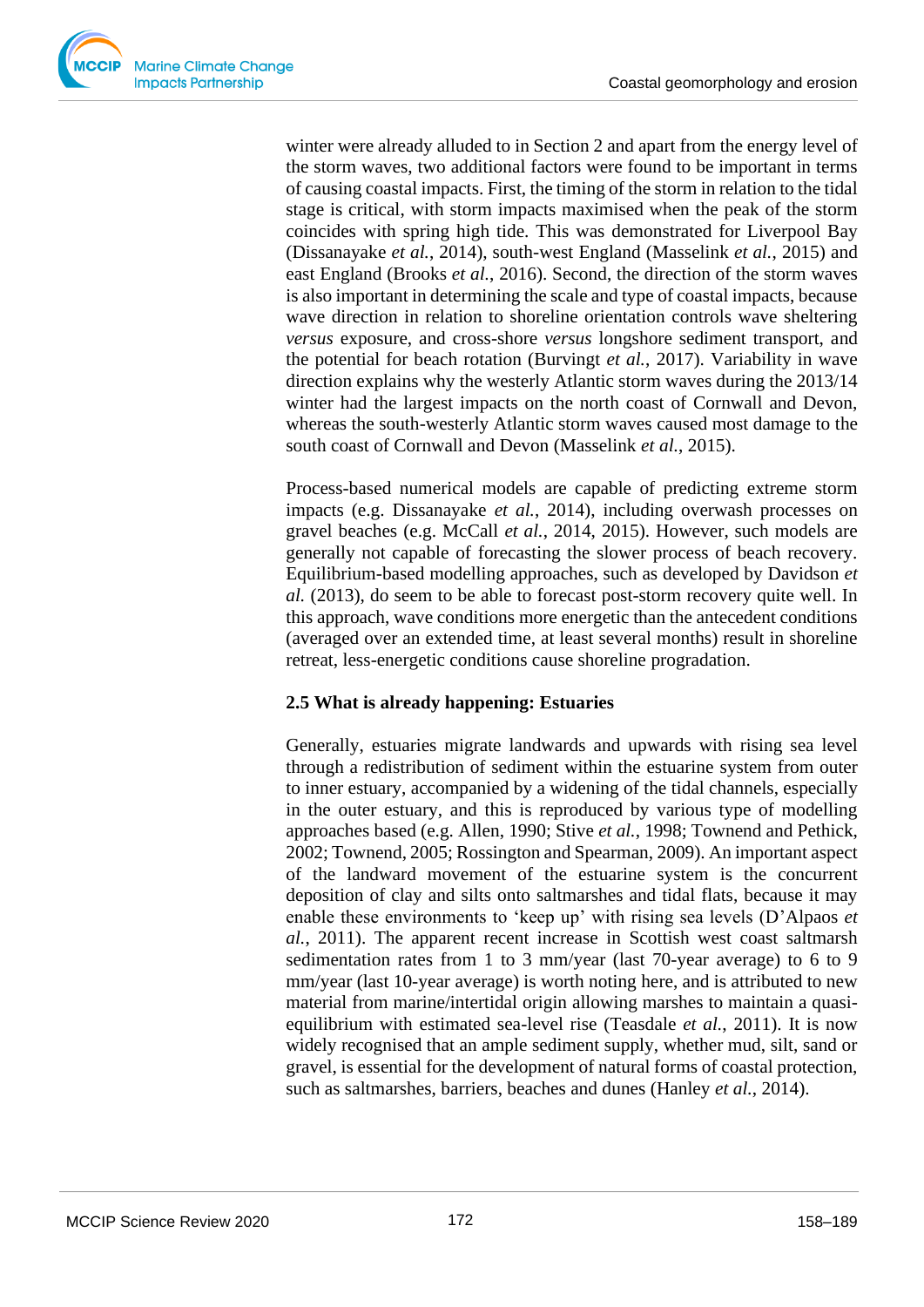A Boolean network approach has also been applied to analyse the long-term response of estuaries to sea-level rise (Reeve and Karunarathna, 2009). This analysis supported the widely kept notion that the nature of long-term morphodynamic response to sea-level rise depends on the type of estuary and the availability of external sediment to meet the increasing sediment demand within the system. If the estuary has an abundant influx of external sediment on a continuous basis, then the estuary is able to maintain its geomorphology and reach a stable state. In the absence of adequate supply of external sediment, some of the prominent features such as saltmarshes and spits are likely to recede or disappear altogether during the process of morphological evolution against sea-level rise. The analysis also suggested that moderate human interference in the form of dredging and structural construction does not have a significant impact on the overall geomorphology of estuaries in the long-term.

If the natural response of estuaries to sea-level rise – landward migration – is inhibited by coastal defence structures, the erosion of the seaward edge of saltmarshes and the lower part of the intertidal zone nevertheless occurs (Van der Wal and Pye, 2004). This results in a narrowing of the intertidal zone, or coastal squeeze. The best management solution from a geomorphological perspective would be to relocate the line of defence landwards of its existing position to allow salt marsh and intertidal mud flats to develop landward of those already in existence. This management option is referred to as 'managed re-alignment'. Ideal estuaries for successful re-alignment schemes are those with extensive reclaimed areas, where restoration of the outer estuary produces the sacrificial area for sediment erosion, and restoration of the head of the estuary will act as a sink for these sediments allowing the estuary to transgress (Townend and Pethick, 2002). In this context the recently implemented managed re-alignment scheme on the Steart Peninsula, near Bridgwater in Somerset, is of significant interest as it aims to create over 400 ha of valuable natural habitats including saltmarsh and freshwater wetland, as well as providing coastal protection [\(http://www.environment](http://www.environment-agency.gov.uk/homeandleisure/floods/80793.aspx)[agency.gov.uk/homeandleisure/floods/80793.aspx\)](http://www.environment-agency.gov.uk/homeandleisure/floods/80793.aspx). Other examples of large managed re-alignment schemes include Wallasea (115 ha) and Medmerry (500 ha).

# **3. WHAT COULD HAPPEN IN THE FUTURE?**

The two main consequences of climate change that have an impact on coastal erosion and coastal geomorphology are sea-level rise and changes to the wave climate (storminess and prevailing wave direction). The global rate of sealevel rise estimated from (satellite) altimetry data over the 25-year period from 1993 to 2017 is  $3 \pm 0.4$  mm/year and accelerating at  $0.084 \pm 0.025$ mm/yr<sup>2</sup> (Nerem *et al.*, 2018); however, not all coastal locations seem to conform to this accelerating trend. For example, Haigh *et al.* (2011) found that the current rate of sea-level rise at 16 sites along the English Channel over the period 1993–2008 was considerably higher than that averaged over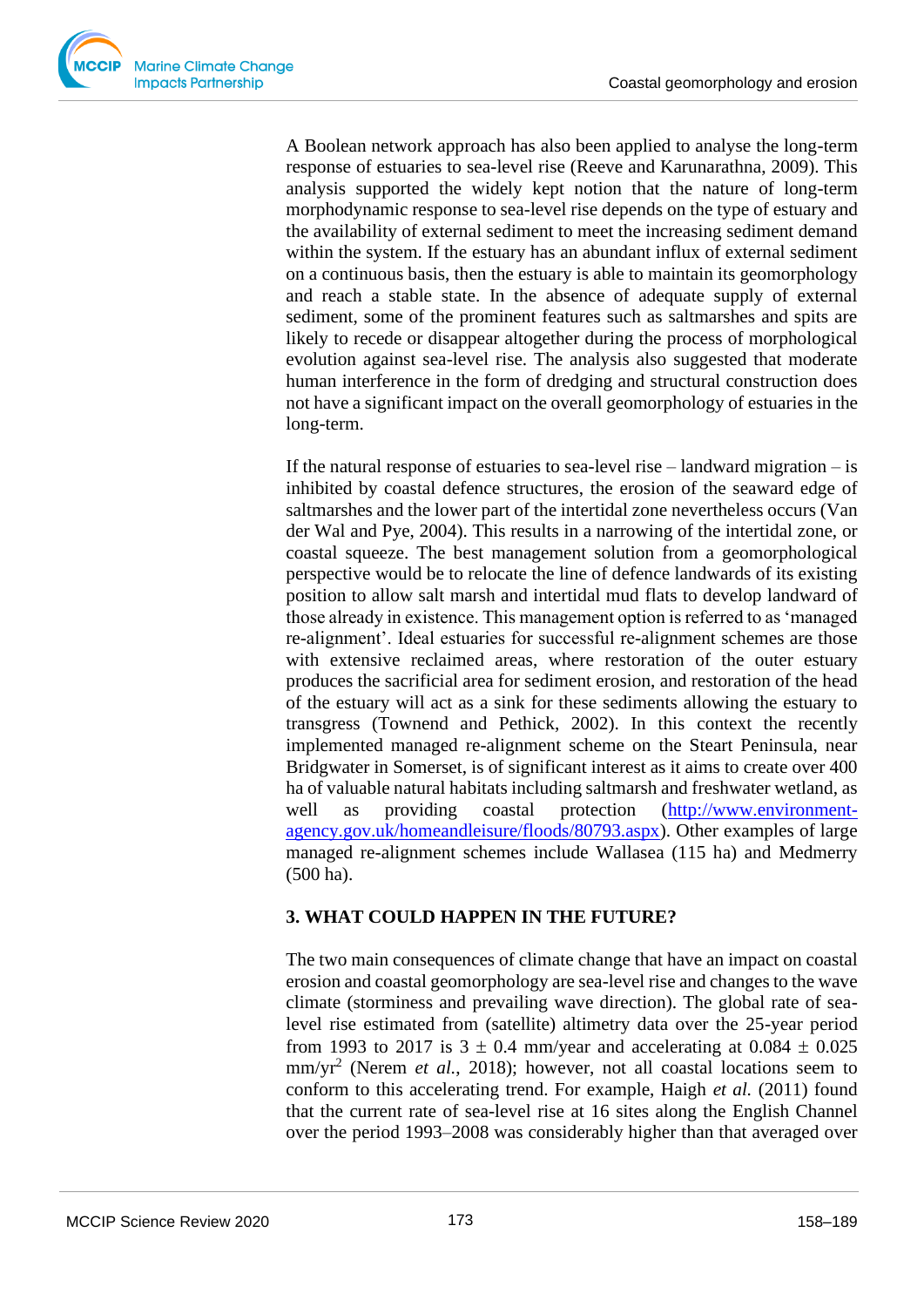

the complete data records, but was within the envelope of observed change when compared with other 15-year periods since 1900. In other words, there have been several periods during the  $20<sup>th</sup>$  Century when the rate of sea-level rise along the English Channel was similar to that at present.

The Fifth Assessment Report (AR5) of the Intergovernmental Panel on Climate Change (IPCC) predicts that the rise in Global Mean Sea Level (GMSL) by 2100 will be in the range of 0.27–0.61 to 0.53–0.98 m (Table 2), depending on the Representative Concentration Pathway (RCP; RCP is a greenhouse gas concentration (not emissions) trajectory adopted by the IPCC for its fifth Assessment Report (AR5) in 2013. There are four: RCP2.6, RCP4.5, RCP6 and RCP8.5.) used (Church *et al.*, 2013). For the UK, the IPCC climate change projections have recently been updated by UKCP18 using Met Office predictions (Palmer *et al.*, 2018;

https://www.metoffice.gov.uk/pub/data/weather/uk/ukcp18/science-

reports/UKCP18-Marine-report.pdf). The UKCP18 GMSL projections are rooted in the materials and methods described AR5, but the main difference between the UKCP18 projections and the IPCC AR5 projections is that the aforementioned includes updated estimates of the contribution from Antarctic ice dynamics. The change in Antarctic ice dynamics brings about more substantive changes to the GMSL projections, systematically increasing the projections, and in particular raising the value of the 95th percentile (i.e. the upper bound of the likely range) by 0.06–0.14 m (Table 2). Additionally, UKCP18 have conducted exploratory sea-level projections for a larger time horizon to 2300, suggesting that UK sea levels will continue to rise over the coming centuries under all RCP climate change scenarios. The GMSL projection ranges at 2300 are approximately 0.6–2.2 m, 0.9–2.6 m and 1.7– 4.5 m for RCP2.6, RCP4.5 and RCP8.5, respectively (Table 2).

Because of differences in land-level changes due to the Glacial Isostatic Adjustment (GIA), the projected Relative Sea-Level (RSL) change in the UK is different from the GMSL change; specifically, the projected increase in RSL in England and Wales is larger than in Scotland and Ireland. For example, for RCP4.5, the RSL projections for 2100 are 0.37–0.83 m, 0.35– 0.81 m, 0.15–0.61 m and 0.18–0.64 m for London, Cardiff, Edinburgh and Belfast, respectively (Table 2). The geographical difference becomes more pronounced when long-range RSL projections are considered. For London/Cardiff the projection ranges at 2300 are 0.5–2.2 m, 0.8–2.6 m and 1.4–4.3 m for RCP2.6, RCP4.5 and RCP8.5, respectively. The values for Edinburgh/Belfast are substantially lower, with corresponding ranges at 2300 of 0.0–1.7 m, 0.2–2.1 m and 0.7–3.6 m.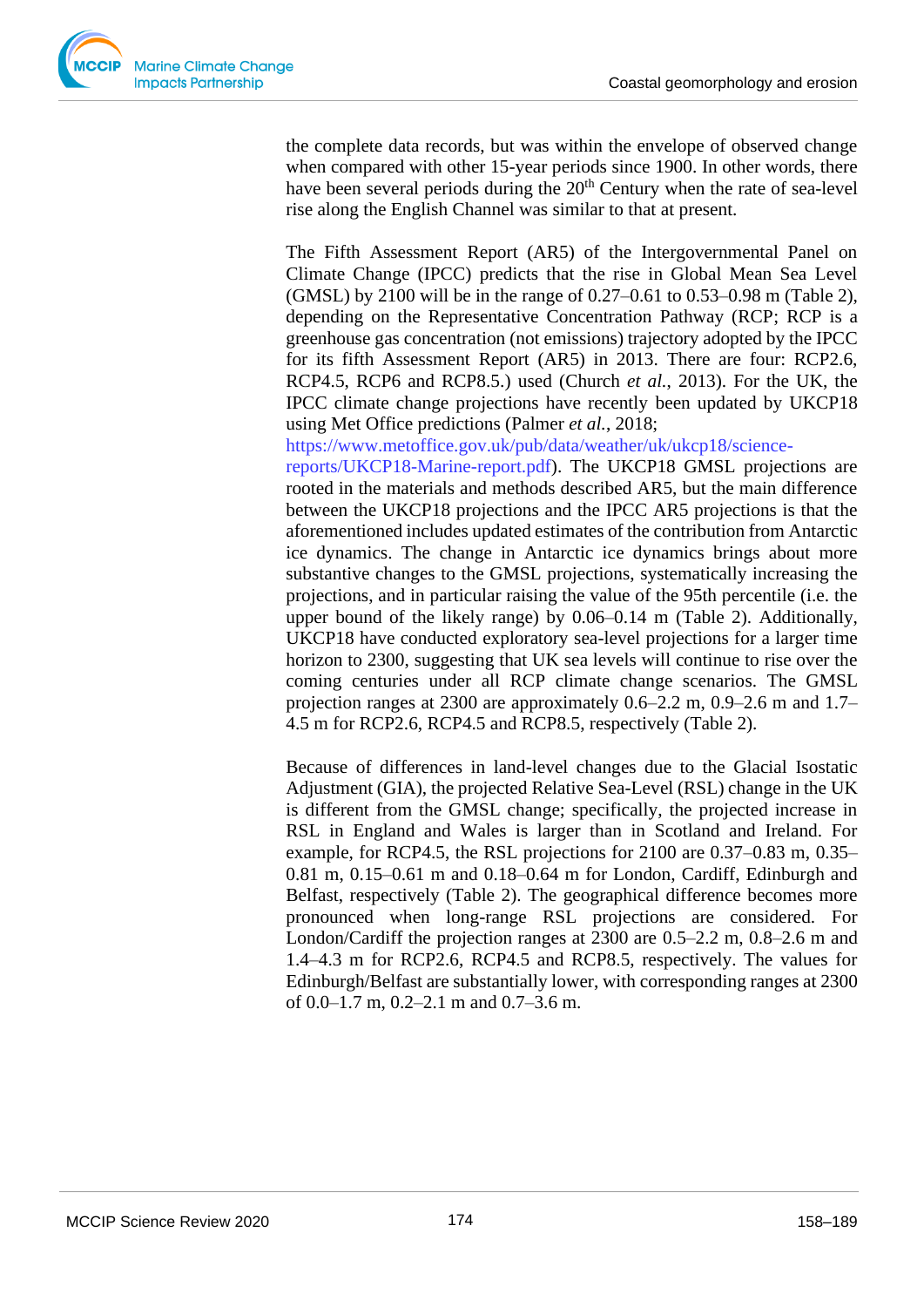

|                        | Sea-level change at 2100 (m) relative to 1981-2000 average |               |               |  |  |
|------------------------|------------------------------------------------------------|---------------|---------------|--|--|
|                        | <b>RCP2.6</b>                                              | <b>RCP4.5</b> | <b>RCP8.5</b> |  |  |
|                        | Global Mean Sea Level (GMSL) change                        |               |               |  |  |
| ICCP (AR5)             | $0.27 - 0.61$                                              | $0.36 - 0.71$ | $0.53 - 0.98$ |  |  |
| UKCP18 Global          | $0.29 - 0.67$                                              | 0.38-0.79     | $0.56 - 1.12$ |  |  |
| 21st century           |                                                            |               |               |  |  |
| projection             |                                                            |               |               |  |  |
| <b>Extended Global</b> | $0.6 - 2.2$                                                | $0.9 - 2.6$   | $1.7 - 4.5$   |  |  |
| projection to 2300     |                                                            |               |               |  |  |
|                        | Relative Sea Level (RSL) change                            |               |               |  |  |
| London                 | $0.28 - 0.70$                                              | $0.37 - 0.83$ | $0.53 - 1.15$ |  |  |
| Cardiff                | $0.27 - 0.69$                                              | $0.35 - 0.81$ | $0.51 - 1.13$ |  |  |
| Edinburgh              | $0.08 - 0.49$                                              | $0.15 - 0.61$ | $0.30 - 0.90$ |  |  |
| <b>Belfast</b>         | $0.11 - 0.52$                                              | $0.18 - 0.64$ | $0.33 - 0.94$ |  |  |

*Table 2: Summary of projected sea level for UKCP18 and the IPCC AR5 (modified from Palmer et al., 2018).* 

According to UKCP18, coastal flood risk in the UK is expected to increase over the 21<sup>st</sup> century and beyond under all RCP climate-change scenarios. This means that we can expect to see both an increase in the frequency and magnitude of extreme water levels around the UK coastline. This increased future flood risk will be dominated by the effects of relative sea-level rise, rather than changes in atmospheric storminess associated with extreme coastal sea-level events (cf. Haigh *et al.*, 2010).

UKCP18 also provide projections for future wave conditions and  $21<sup>st</sup>$  century projections of *mean* significant wave height suggest changes of the order 10– 20% and a general tendency towards lower mean wave heights, especially in the south-west of the UK and Ireland. Of more significance for coastal impacts, the *maximum* significant wave height is projected to increase off the south-west of the UK and in parts of the Irish Sea, but to reduce off the west of Ireland and in the southern North Sea. This could be explained dynamically by a southward shift in the position of the storm-track (Lowe *et al.* (2009), although this is at odds with the general expectation for a poleward shift in the mid-latitude jet (Barnes and Polvani, 2013). An increase in annual *maximum* significant wave height is also predicted to the north of the UK, related to a change in sea-ice cover due to global warming, leading to increased fetch for northerly winds in Nordic Seas. High-resolution wave simulations suggest that the changes in wave climate over the  $21<sup>st</sup>$  century on exposed coasts will be dominated by the global response to climate change. The wave projections presented in UKCP18 should be seen as indicative of the potential changes with low confidence.

# The Foresight project

(*<http://www.foresight.gov.uk/OurWork/CompletedProjects/Flood/index.asp>*) estimated future coastal erosion rates for England and Wales, and compared these to the benchmark present condition (20–67 m erosion over 100 years).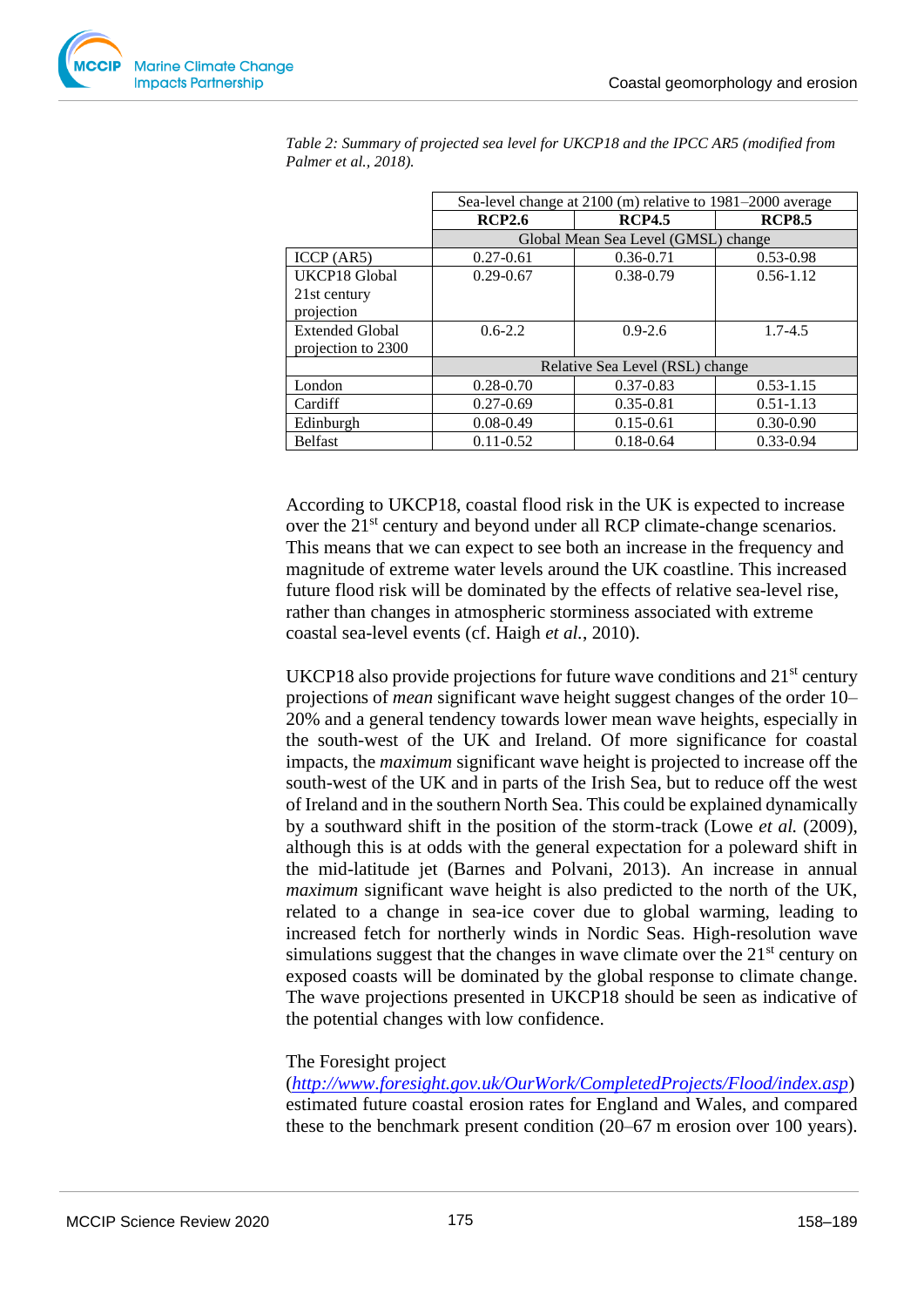Depending on the emissions scenario, the amount of erosion predicted to occur over the next 100 years ranges between 82 and 175 m, with the most severe erosion occurring in the east of England (Evans *et al.*, 2004) due to the combination of disequilibrium morphology (shoreline is out of equilibrium with prevailing wave direction and present sea level, which was only reached *c*. 5000 years ago; refer to 2013 MCCIP Report Card) and an easily erodible coastline made of unconsolidated material (mainly unconsolidated glacial and pre-glacial gravels, sands and silts with interbedded clays). Such national, or even regional, predictions of coastal erosion are of limited use, however, because coastal erosion is largely a local process and coastal recession rates are spatially highly variable. Coastal scientists and managers are aware of the importance of geographical variability in coastal change; therefore, a Geographical Information System (GIS) framework is usually adopted to quantify current coastal changes, and assess societal risk of coastal erosion. Examples of such initiatives include Esteves *et al.* (2008) at the local scale, Christie *et al.* (2017) on the regional scale, Rogers *et al.* (2008) at the national scale and Luijendijk *et al.* (2018) on a global scale.

Of most relevance to estimating future shoreline positions, a GIS framework can be used to assess historical shoreline change with the Digital Shoreline Analysis System (DSAS – latest version 4.4) from the USGS (Thieler *et al.*, 2017). This automated method allows for a very high level of spatial densification and a shoreline response model can then be run into the future making assumptions about how the shoreline will respond to future sea-level rise. The UK Environment Agency Planning Epochs are 2025, 2055 and 2105, and the future shoreline position for each of the planning epochs can be mapped under different emissions scenarios. Risk to habitats, societies and infrastructure can then be identified over these different epochs (e.g. how much land of Special Scientific Interest (SSSI) or Special Area of Conservation (SAC) status will be lost? What should we be doing to compensate this loss? What are the implications of no longer being under European legislative control?). Projections of coastal erosion have been made available by the Environment Agency [\(http://apps.environment](http://apps.environment-agency.gov.uk/wiyby/134808.aspx)[agency.gov.uk/wiyby/134808.aspx\)](http://apps.environment-agency.gov.uk/wiyby/134808.aspx). These projections are based on combining existing coastal recession rates with a probabilistic method for assessing the hazard and risk of coastal erosion (resulting from the Risk Assessment of Coastal Erosion project; Halcrow, 2006), and determine coastal erosion risk at the local scale 20, 50 and 100 years into the future. These are widely used as supporting information for coastal planning applications, e.g. cliff-top development.

Predicting future coastal erosion rates remains problematic and in the absence of a clear understanding of the coastal-change processes, including past coastal change and causes of coastal erosion, and therefore a reliable predictive tool, the default position is to assume that present-day coastal change will persist. However, improved predictions of coastal change can be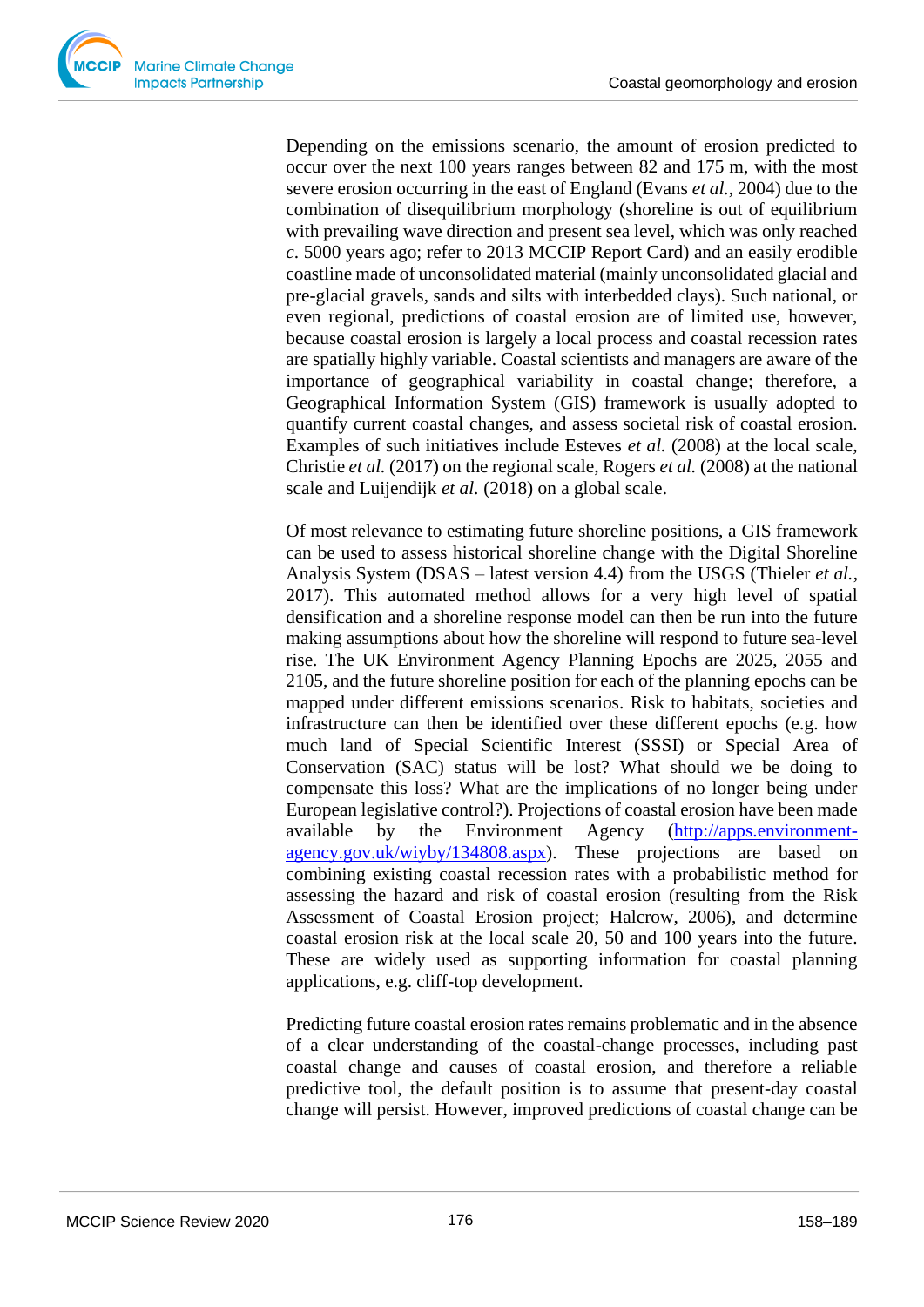

attained using models that take (accelerated) sea-level rise into account (e.g. Brooks and Spencer, 2012). The simplest model for this purpose is:

$$
R_2 = R_1(S_2/S_1)^m
$$

where  $R_1$  and  $R_2$  are the historical and future shoreline retreat, respectively, *S*<sup>1</sup> and *S*<sup>2</sup> are the historical and future rates of sea-level rise, respectively, and *m* is a response coefficient which generally ranges from 0 (no response) to 1 (instant response). It is very likely that stretches of coast currently undergoing erosion will experience increased erosion rates due to sea-level rise (*m* > 0) and that coastal erosion is likely to affect previously stable adjacent areas. Moreover, the removal of coastal defences, which is likely to increase in response to anticipated and enhanced uptake of the managed re-alignment coastal management strategy, will initially increase coastal erosion rates to allow the coast to 'catch up'  $(m > 1)$ , but may bestow benefits over longer timescales. In summary, therefore, the average coastal recession rates and the proportion of eroding coastlines, in both UK and Ireland, are expected to increase in the future.

A key aspect of climate change impact on coastal geomorphology will be the role of (winter) storms. The North Atlantic Oscillation (NAO; quantified by the normalised pressure difference between the Azores and Iceland) is the dominant mode of winter climate variability in the North Atlantic and exerts a major control on the winter wave conditions in the UK, and wave conditions in Scotland and Ireland. The newly defined West Europe Pressure Anomaly (WEPA; quantified by the normalised pressure difference between the Canary Islands and Ireland) is particularly well correlated with the winter wave conditions in south-west England (Castelle *et al.*, 2017). Positive phases of NAO (and WEPA) represent enhanced westerly airflow and relatively stormy winter wave conditions along the west coast of UK and Ireland, whereas the weaker westerly airflow during negative phases of NAO may allow strong easterly air flow and stormy winter wave conditions along the east coast of England (Brooks and Spencer, 2013). Recent work in the Start Bay embayment in south Devon has suggested a strong link between the positive and negative phases of NAO, the littoral drift direction and rotation of the gravel beaches within the bay (Wiggins *et al.*, 2017). Using a 69-year numerical weather and wave hindcast, Castelle *et al.* (2018) demonstrated that winter-mean wave height, variability and periodicity all increased significantly in the North-East Atlantic, which primarily correlate with changes in the NAO and WEPA climate indices. It is unclear whether this is the result of climate change, as climate models have not reached a consensus about the impact of climate change on NAO and hence the winter storm-wave climate. However, if winter storm conditions become increasingly energetic then this will have major implications for the coastal geomorphology: both hard- and soft-rock cliff erosion rates are expected to increase and barrier coasts will experience a transfer of sediment from the supra- and inter-tidal sediment stores to the subtidal region.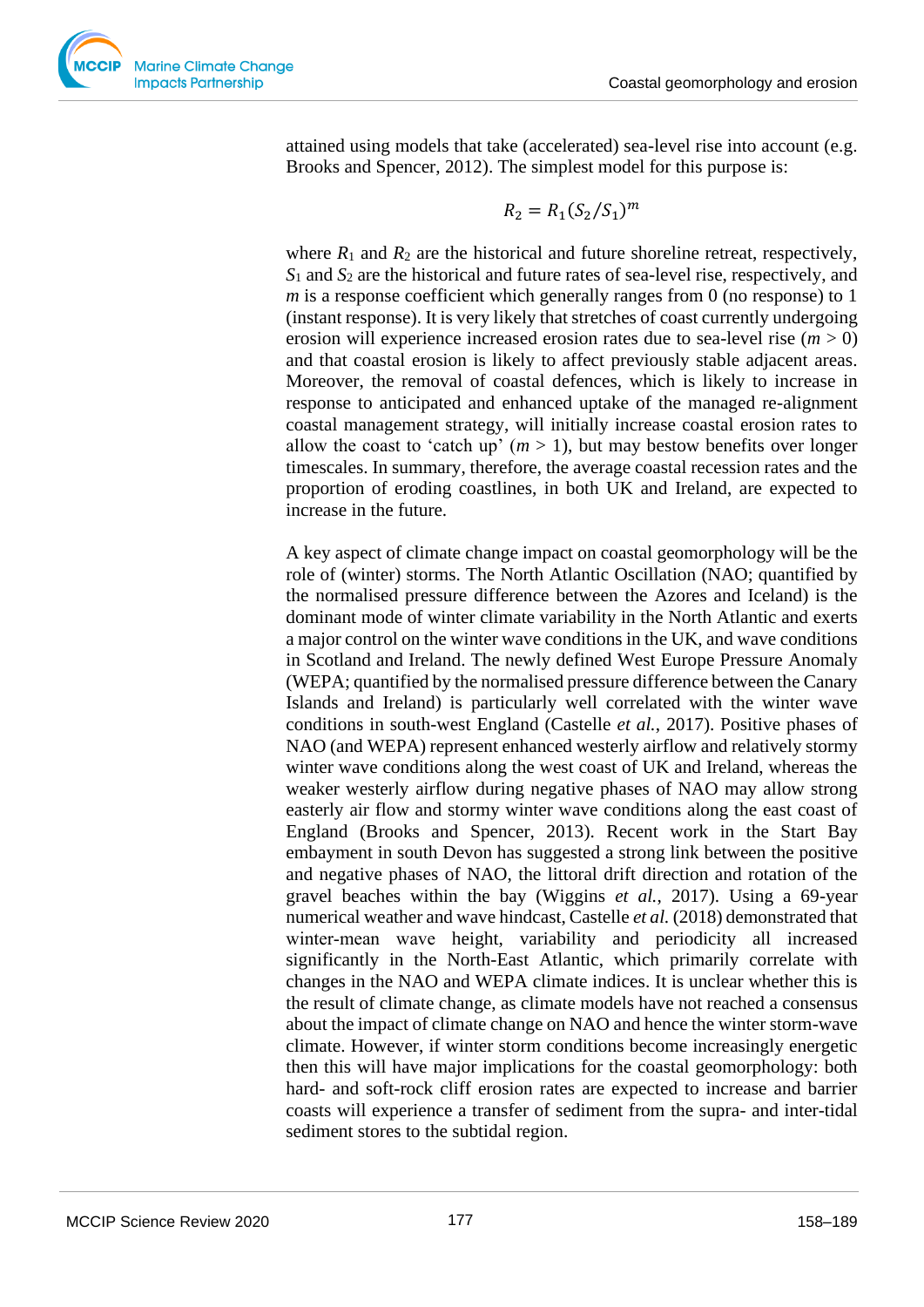# **4. ADAPTING TO COASTAL EROSION**

It is now widely accepted that, largely due to human-induced climate change, sea level is rising at an accelerated rate and extreme storms may increase in frequency and intensity in the future. Both climate-change impacts will enhance coastal flooding and erosion, and what is currently considered normal in terms of coastal flood frequency and erosion rate, is unlikely to be so in the future. To illustrate the potential threats to the coastal zone, by the end of this century, five million Europeans currently under threat of a 100‐ year coastal flood event could be annually at risk from coastal flooding (Vousdoukas *et al.*, 2017). The 2013/14 winter has further demonstrated that the UK coastline is vulnerable to extreme storms and associated elevated water levels, especially if the storm peak coincides with spring high tide conditions. Our vulnerability to increased sea level and wave conditions stems largely from our intense occupation and use of the coastal zone, and our desire, if not obsession, to keep the coastline where it currently is. Such stance inhibits the natural adaptation of the coastline, which would be to migrate landwards, without any loss of coastal habitat. There is now the realisation that the default position of defend/hold the line will become prohibitively expensive in the future, and, although it may still remain the preferred management strategy for particularly 'valuable' coastal stretches, we should increasingly try to deal with the anticipated risks and consequences of climate change without obsessing about keeping the coastline where it is. This tends to involve the practice of 'Working with Nature', 'Building with Nature' or 'Working with Natural Processes'

[\(https://www.gov.uk/government/publications/working-with-natural-](https://www.gov.uk/government/publications/working-with-natural-processes-to-reduce-flood-risk)

[processes-to-reduce-flood-risk\)](https://www.gov.uk/government/publications/working-with-natural-processes-to-reduce-flood-risk). Successful execution of projects that work with natural processes, whether we are talking about mega-nourishment or managed realignment, requires a robust understanding of the coastal processes involved (e.g. cliff recession rates, sediment fluxes, extreme storm impacts) and reliable numerical models (e.g. SCAPE, ASMITA, XBeach, Delft3D) for prediction of coastal change. A lot of progress has been made in the last decade in both these two areas, opening the way for a wider implementation of more-innovative and sustainable climate change adaptations. A good example of a large organisation that practices what it preaches in terms of working with natural processes is the National Trust through its Shifting Shores policy

[\(https://www.nationaltrust.org.uk/documents/shifting-shores-report-](https://www.nationaltrust.org.uk/documents/shifting-shores-report-2015.pdf)[2015.pdf\)](https://www.nationaltrust.org.uk/documents/shifting-shores-report-2015.pdf).

One of the most important concepts to have emerged from several decades of (sustainable) coastal zone management is that of *adaptation*, which, in the context of this report, refers to an adjustment in natural or human systems as a means of moderating the adverse impacts of and reducing the vulnerability to coastal erosion. As outlined in Table 2 , there are three basic adaptation approaches: (1) protect, (2) accommodate and (3) retreat, and each of these approaches may be pursued through the implementation of one of more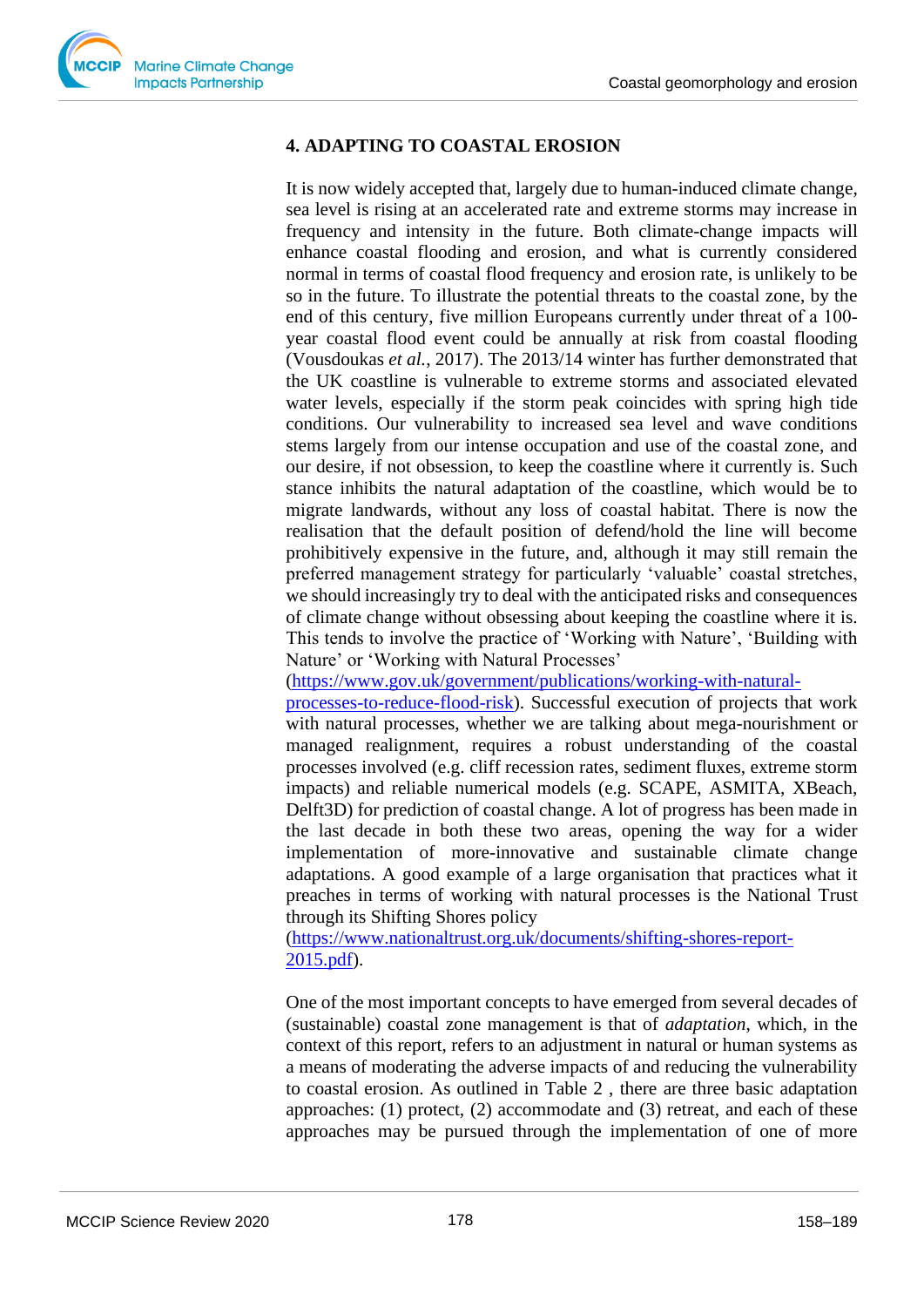

complementary adaptation technologies (Linham and Nicholls, 2012). Most of these adaptation approaches reduce coastal flood risk (e.g. sea dykes, seawalls), some contribute to habitat creation (e.g. wetland restoration, coastal dune construction), and protection can be achieved by means of both hard and soft engineering approaches. It is noted that the three basic adaptation strategies do not quite map onto the four policy options provided in the second generation Shoreline Management Plans (SMPs), which are: hold the line, advance the line, managed realignment and no active intervention – because the adaptations are approaches, whereas the policy options are objectives. Nevertheless, adaptation is an important aspect of these non-statutory policy documents, as illustrated in several case studies discussed by Pontee and Parsons (2012). Early warning systems and evacuation planning for extreme events should also be considered an important aspect of adaptation. The 2013 surge showed the devastating effects of a coincident high spring tide, surge and onshore waves for Norfolk, but did not result in the loss of life, because a large number of people were evacuated based on forecasts of water levels and wave conditions. Availability of robust and reliable coastal flood warning systems will to some extent enable continued occupation in relatively high coastal flood-risk zones. Finally, it is worth emphasising that generally most adaptation is reactive rather than proactive, i.e. in response to immediate threats/risks to coastal infrastructure rather than in anticipation of threats/risks, as funding for reactive projects is less difficult to secure than for proactive projects. This is short-sighted and costly in the long run, but even more concerning is the lack of consideration of climate change impacts in coastal planning, with coastal development in coastal risk zones still routinely approved by local and regional planning bodies. Such a tension regarding the sustainability of some adaptation approaches led Cooper and Pile (2014) to consider approaches within an 'adaptation-resistance spectrum'. At one end measures involve changing human activities to suit the environment (innovative building design, relocation etc) are contrasted with activities which resist environmental change (higher sea walls, nourishing beaches). They suggest that most adaptive activities fall towards the 'resistance' end of the spectrum at present, but *'measures that involve adaptation of human activities in response to the changing coastal environment are likely to be more sustainable in the longer term, but are politically more difficult to implement'*  (e.g. Frew, 2012).

It is of particular importance to develop long-term strategic adaptation plans for the full range of possible climate change outcomes, both in terms of changes in sea level, extreme water level, storminess and wave climate (Nicholls, *et al.*, 2011). An example of such long-range planning is that being considered in the Netherlands and proposed by the Second Delta Commission [\(http://www.deltacommissie.com/en/advies\)](http://www.deltacommissie.com/en/advies). In the UK, the Thames Estuary 2100 (TE2100) Project which considers flood management in London and its environs is a good example [\(http://www.metoffice.gov.uk/services/climate](http://www.metoffice.gov.uk/services/climate-services/case-studies/barrier)[services/case-studies/barrier\)](http://www.metoffice.gov.uk/services/climate-services/case-studies/barrier). The inclusion of a 50–100 year time horizon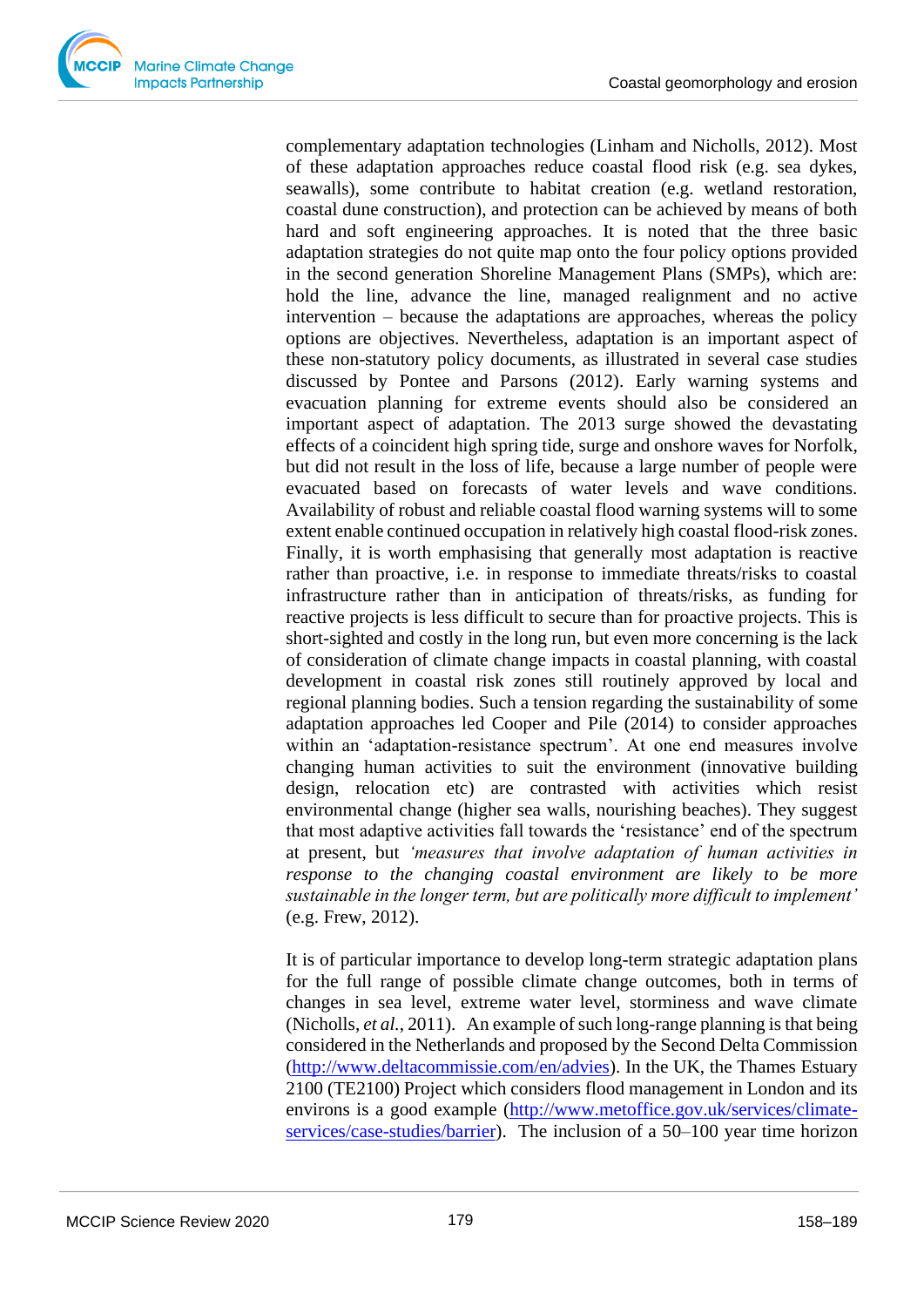in the SMPs is also encouraging, but an even longer-ranging view may be appropriate.

There thus appears to be a portfolio of options available to adapt to climate change impacts and coastal erosion (Table 3). Coastal protection by means of hard engineering structures with the objective to 'hold the line' has been the panacea of coastal zone management for most of the previous century, but soft engineering has increased in prominence over the last 20 years or so, albeit still with the main objective to hold the line. More recently, the concept of 'working with natural processes' and 'building with nature' has come to the fore (e.g. Hanley *et al.*, 2014), and covers several approaches, including dune construction, restoring reclaimed saltmarshes, stop defending eroding coastal cliffs and beach nourishment. Only beach nourishment (or recharge) has a positive influence on the coastal sediment budget, and has been increasingly used since the 1990 in the UK to provide a natural means of coastal protection. The shift from 'hold the line' to 'managed retreat' is clearly documented in the change in the dominant policy advice from the first to the second generation SMPs, as the latter widely advise managed realignment as the preferred policy, especially for the longer time horizons (20– 50 and 50–100 years). Although managed re-alignment will result in a local increase in the erosion rate, especially where existing coastal defences are being removed, the enhanced erosion may benefit other sections of coast by reducing erosion or even causing accretion. Implementation of such strategy will have significant socio-economic implications and is influenced by financial, conservation, legal and social justice arguments (Cooper and McKenna, 2008), but generally makes sound economic sense.

*Table 3: Commonly applied coastal adaptation technologies. This table has been modified from Linham and Nicholls (2012) to make it specific to coastal erosion (the original table was related to coastal erosion and flood management).* 

| <b>Adaptation approach</b> | <b>Technology</b>           |  |
|----------------------------|-----------------------------|--|
| <b>Hard protection</b>     | Seawall/revetments          |  |
|                            | Sea dykes                   |  |
|                            | Groynes                     |  |
|                            | Detached breakwaters        |  |
|                            | Land claim                  |  |
|                            | Raise land areas            |  |
| Soft protection            | Beach nourishment           |  |
|                            | Coastal dune construction   |  |
|                            | Sandscaping                 |  |
| <b>Accommodate</b>         | Flood-proofing              |  |
|                            | Wetland restoration         |  |
|                            | Coastal aquaculture         |  |
| <b>Retreat</b>             | Managed realignment         |  |
|                            | Coastal setbacks and zoning |  |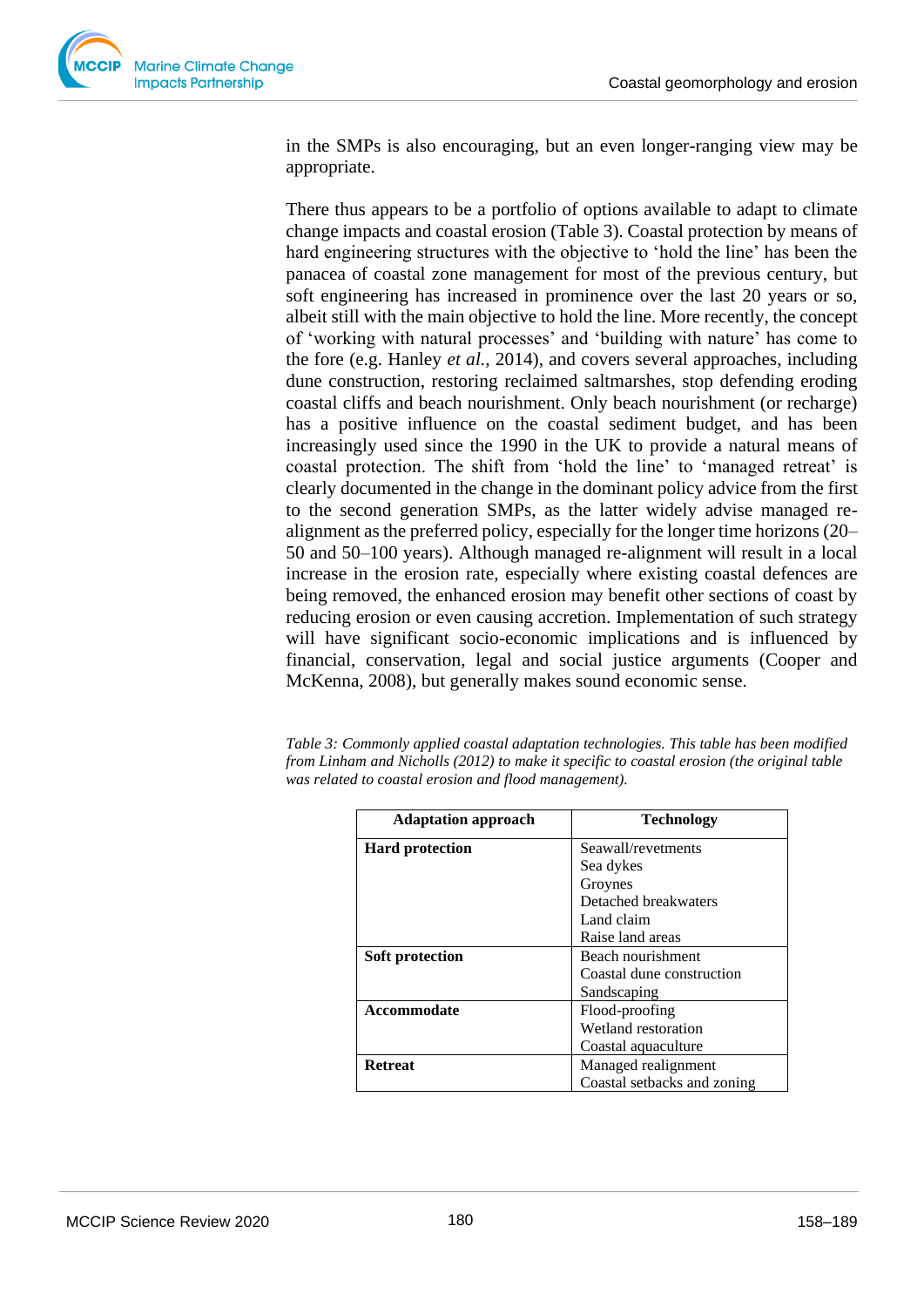A novel development, pioneered in the Netherlands, is the placement of very large quantities of sediment ( $> 10M$  m<sup>3</sup>) on the beach and shoreface, so called 'mega-nourishments' or 'sandscaping' (Brown *et al.*, 2016; Luijendijk *et al.*, 2017). Such interventions not only contribute to a long-term positive sediment budget for a very large region  $(> 10 \text{ km})$ , but also serve as a means of nature creation, subscribing to the 'Building with Nature' philosophy [\(https://publicwiki.deltares.nl/display/BTG/Guideline\)](https://publicwiki.deltares.nl/display/BTG/Guideline). The UK's first sandscaping scheme is currently in the planning process and is designed to raise the beach levels to protect the Bacton gas terminal and the nearby villages of Bacton and Walcott

[\(https://www.north-norfolk.gov.uk/sandscaping\)](https://www.north-norfolk.gov.uk/sandscaping). Mega-nourishment or sandscaping is still in an experimental phase, but may very well be the future of coastal protection, or at least develop into one of the main adaptation tools to sea-level rise and coastal erosion. Coastal planning in the UK could be tightened to limit development and investment in present and future coastal risk areas to avoid burdening future generations.

# **5. CONFIDENCE ASSESSMENT**



#### **What is already happening?**

# *High evidence and High agreement*

High confidence for the present statement is derived from the detailed and comprehensive studies that have been carried out to assess current coastal erosion rates (EUROSION, Futurecoast, ForeSight, Dynamic Coast projects).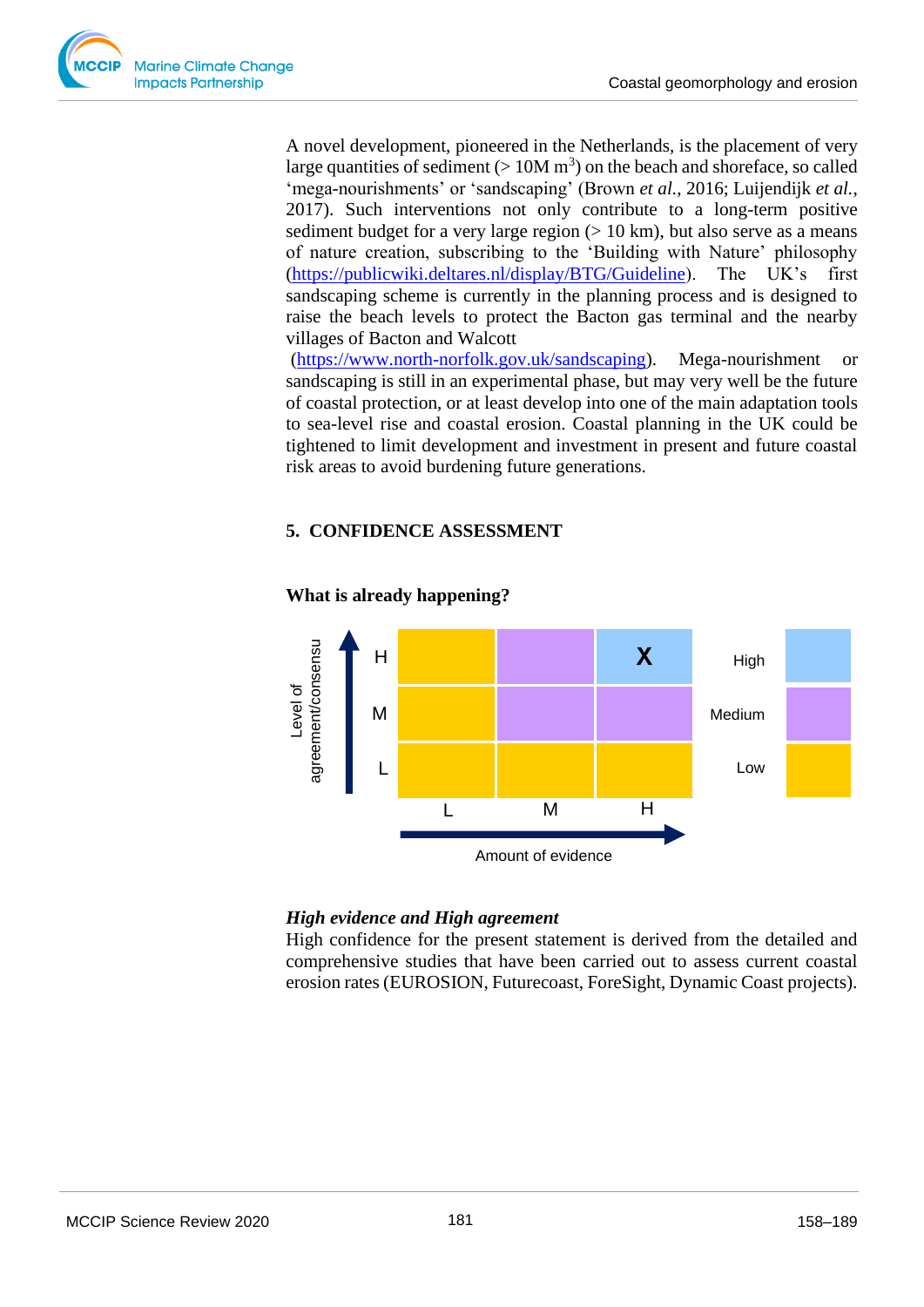

#### **What could happen in the future?**



#### *Medium evidence and Medium agreement*

Coastal erosion is only partly driven by sea-level rise; therefore, medium confidence in predictions can be achieved for many regions by assuming current erosion rates (which are generally well-constrained) persist. However, coastal erosion is likely to be exacerbated by sea-level rise and coastal response is also susceptible to changes in the wave climate (storminess and wave direction). Since there are uncertainties about these climate-induced changes in coastal forcing factors, and the relation between sea-level rise and coastal erosion is highly non-linear due to the interconnectedness of coastal systems in terms of sediment fluxes and process linkages, high confidence for the future is still some way off. A further complicating factor is the coastal management, in particular the adaptation strategy used to combat coastal erosion. Nevertheless, especially for eroding soft-cliff coastlines, model predictions of coastal retreat are becoming increasingly reliable and useful for coastal zone planning and management.

# **Knowledge gaps and emerging issues**

1. *Long-term and large-scale coastal system response to sea-level rise* – Process-based models for open coastlines can at best forecast coastal change over relatively short timescales (< weeks) and small spatial scales (< 1 km). There is a real need for models to be able to predict larger scale (> 10 km) coastal system behaviour over longer timescales (> decades). Simple up-scaling of existing process-based model does not work, and behaviour-oriented or parametric models are not yet at the level to be able to provide reliable quantitative long-range forecasts. The Futurecoast approach of considering the coast as a series of Coastal Behavioural Systems (CBS) is a significant step forward, but our understanding of how these CBSs function remains largely conceptual and this needs to be much more quantitative. In addition, the role of coastal management will need to be incorporated in these models. Only for soft-cliff coastlines there is some predictive capability over long timescales, but this is in part due to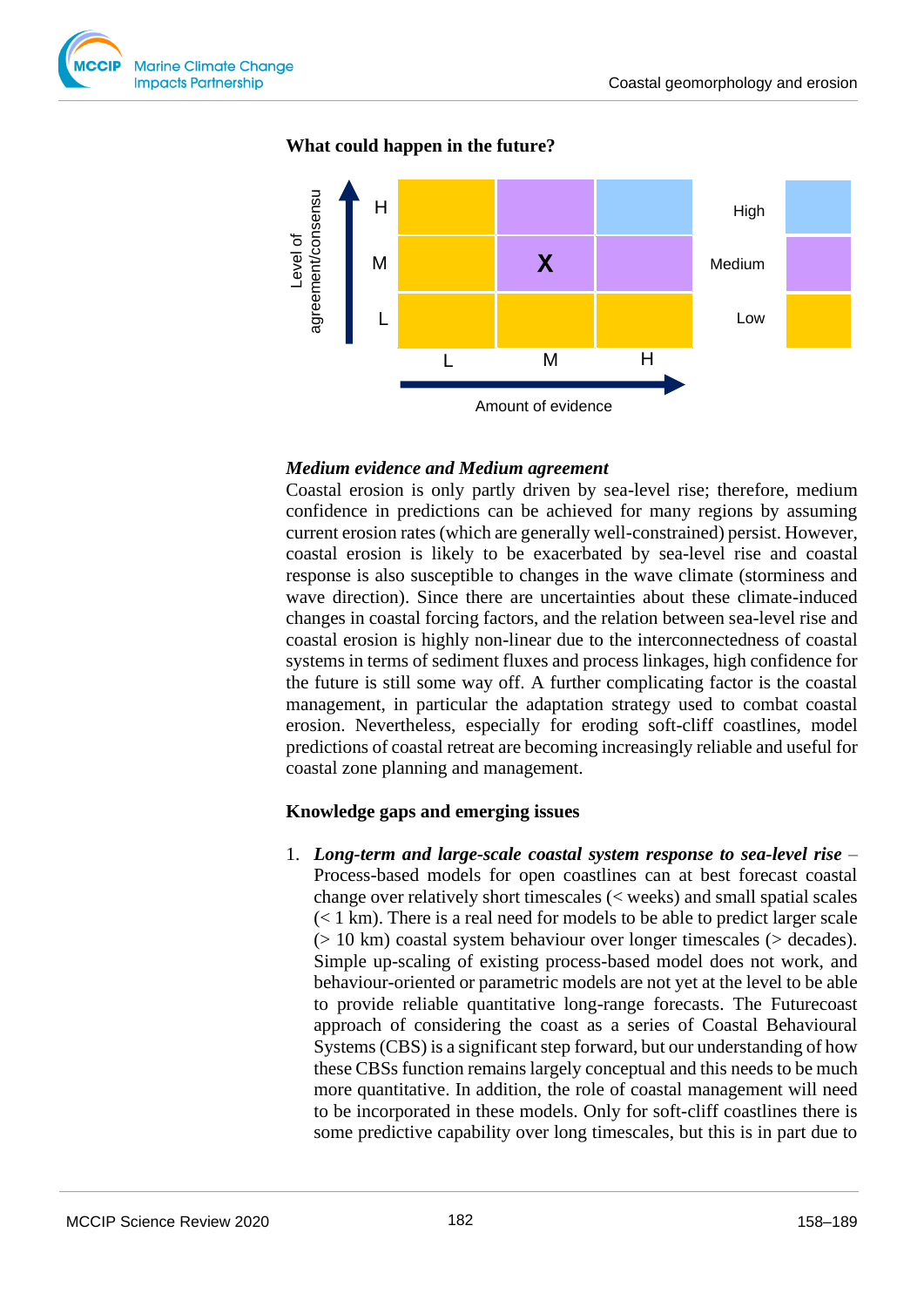the fact that such systems already have a reasonably well-constrained baseline erosion rate. The inability to reliably forecast long-term coastal evolution remains the key knowledge gap.

- 2. *Coastal response to extreme storms and recovery* We lack the understanding and ability to forecast the response of coastal systems to extreme storm events, both with respect to the actual storm impacts and the subsequent recovery. This is particularly relevant for wave-dominated barrier coasts, where sand and gravel barriers serve an important natural coastal protection role. Better understanding of and predictive tools for extreme storm response and recovery are required to assess vulnerability of coastal systems to extreme storm events and help identify critical thresholds and tipping points. In combination with predicted changes in sea-level, storm surge statistics and wave climate, such tools can assist with determining coastal resilience to climate change and assist in the design of coastal protection schemes.
- 3. *Bio-physical interactions* The vast majority of coastal geomorphological research has been, and still is, largely morphodynamical, focussing on the mutual interactions between morphology, hydrodynamics and sediment transport. It is now increasingly appreciated that biological interactions can also play a fundamental role in coastal processes and evolution. Such bio-physical interactions range from the role of extracellular polymeric substance (EPS) on cohesive sediment stability, especially in tide-dominated environments, to the effects of vegetation on the hydro- and sediment dynamics across a range of coastal settings, including coastal dunes, seagrasses meadows and saltmarshes. More needs to be known about these bio-physical interaction so that they can be incorporated into predictive models.

# *Socio-economic impacts*

Coastal erosion is widespread in the UK. The Environment Agency estimates that approximately 700 properties in England are vulnerable to coastal erosion over the next 20 years, and a further 2000 may become vulnerable over the next 50 years. Without coastal protection, these figures could increase to about 5000 properties within 20 years and about 28,000 in 50 years. According to the Committee for Climate Change (CCC), between 2005 and 2014 over 15,000 new buildings were built in coastal areas at significant risk of coastal flooding and/or erosion. By 2022, if current trends continue, this figure is likely to reach 27,000 new properties. But, if the government meets its ambitious house building targets, up to 90,000 homes in the next five years might well be in areas of significant annual flood risk from all sources of flooding, including coastal flooding.

The costs related to coastal erosion are difficult to quantify as they are closely associated with those due to coastal flooding, but the Foresight project estimates damage due to coastal erosion at £15 million per year which may rise to £126 million per year by 2080. However, a major storm event or a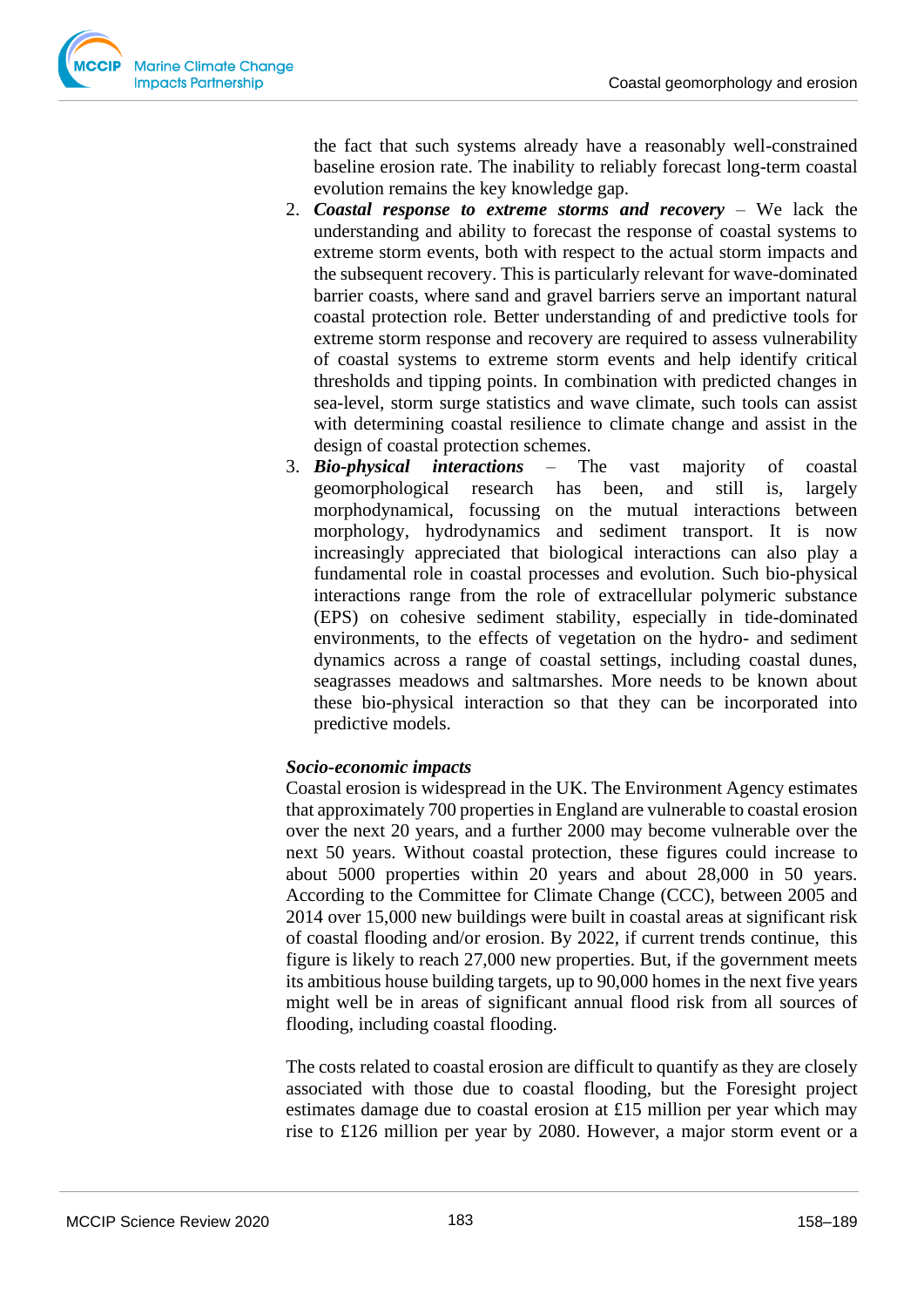series of storm events can spike erosion and flooding impacts costs in a given year. For example, the economic cost resulting from the damage to the Dawlish Railway line during the 2013/14 winter, strictly speaking not coastal erosion damage, is estimated at between £60M and £1.2B.

Increased coastal erosion due to climate change will provide significant opportunities for environmental engineers (mainly coastal engineers) to develop additional, or redesign existing, coastal protection measures, whether in the form of hard engineering structures, or soft engineering practices (beach recharge and managed re-alignment). Increased implementation of beach recharge schemes will have a considerable commercial effect on the aggregate and dredging industry. Mega-nourishment or sandscaping projects will have a particularly large impact in this industry. Depending on how society responds to increased coastal erosion, there can also be a very significant effect on the tourist industry through the loss of beach frontage and recreational beach area.

There is now increased realisation that, against a back drop of relative sealevel rise, reduced nearshore sediment supply from offshore and longshore sources, vulnerability to extreme storms and human interference, all of which are expected to increase due to climate change, current coastal management practices, which are very much focussed on hold-the-line adaption strategies, are not sustainable in the long-term. The second generation Shoreline Management Plans increasingly advocate managed realignment as an alternative adaptation strategy, especially for less developed stretches of coast. In tide-dominated environments (i.e. estuaries), managed re-alignment results in the creation of intertidal habitat and this provides significant opportunities for the tourism industry. A similar effect will be achieved through mega-nourishment or sandscaping projects; the significant increase in the amount of beach area will provide scope for coastal dune development, as well as enhanced recreational facilities. Climate change adaptation should be seen not only as a necessary practice to future-proof our use of the coastal zone, but can also provide opportunities for business, recreation and nature creation.

# **6. CONCLUSIONS**

A large proportion of the coastline of the UK and Ireland is currently suffering from erosion and 28% of the coastline of England and Wales is experiencing erosion greater than 0.1 m per year (i.e.  $> 10$  m over 100 years). In Scotland, 78% of the coast is considered 'hard' or 'mixed', and is unlikely to erode at perceptible rates, 19% is 'soft/erodible', whilst 3% has artificial defences. Since the 1970s, 77% of the soft/erodible coast in Scotland has remained stable, 11% has accreted seawards and 12% has eroded landward. However, as a result of relative sea-level rise, reduced nearshore sediment supply from offshore and longshore sources, vulnerability to extreme storms and human interference, all of which are expected to increase due to climate change,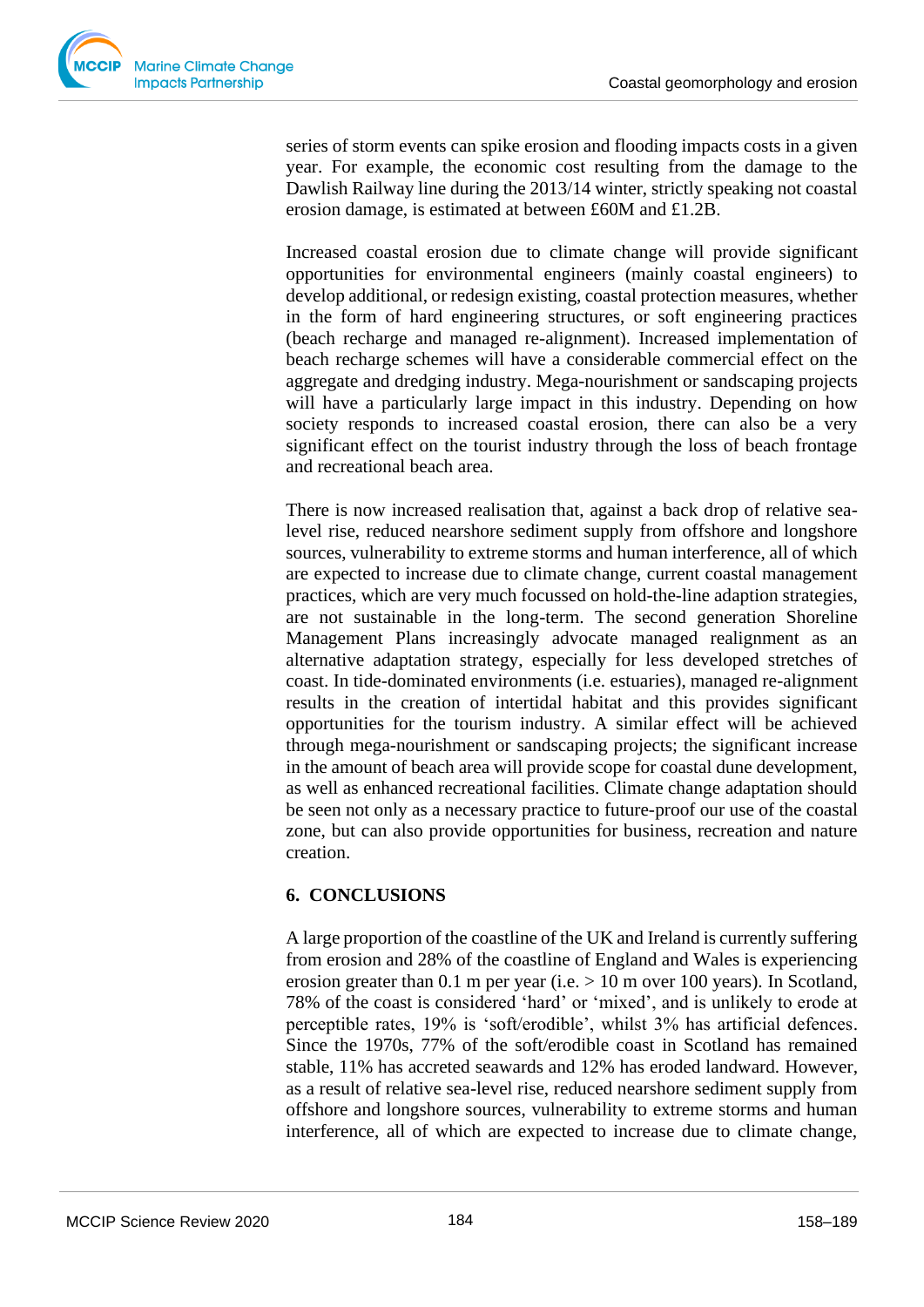coastal erosion rates are expected to increase in the future and presently stable or accreting coasts may enter into an erosion phase. The natural response of coastal systems to sea-level rise is to migrate landwards, through erosion of the lower part of the nearshore profile and deposition on the upper part, and this roll-over model is applicable to estuaries, barriers and tidal flats. Coastal erosion is, however, strongly determined by site-specific factors and usually it is these factors that determine the coastal response, admittedly against a backdrop of a slowly receding coastline due to sea-level rise. Any predictions of *general* coastal response due to climate change are therefore rather meaningless and will have a low confidence. However, if a detailed study is conducted and long-term coastal change data are available, then *local* or *regional* predictions of coastal response to climate change can have medium confidence, especially if adjustments are made for accelerated sea-level rise. The coastal management strategy for a section of coast (e.g. hard coastal defences, beach nourishment, managed re-alignment) is also a key aspect for determining the long-term response of the coast to climate change effects, including sea-level rise. An adaptation approach that involves working with nature (e.g. beach nourishment, managed retreat), rather than against (e.g. construction of hard defences), is emerging as the key coastal management paradigm to cope with coastal erosion.

#### **REFERENCES**

- Allen J.R.L. (1990) The Severn estuary in southwest Britain its retreat under marine transgression, and fine-sediment regime. *Sedimentary Geology,* **66**, 13-28.
- Barnes, E.A. and Polvani, L. (2013) Response of the midlatitude jets, and their variability, to increased Greenhouse gases in the CMIP5 models. *Journal of Climate,* **26**, 7117−7135.
- Brooks, S.M. and Spencer, T. (2010) Temporal and spatial variations in recession rates and sediment release from soft rock cliffs, Suffolk coast, UK. *Geomorphology,* **124**, 26-41.
- Brooks, S.M. and Spencer, T. (2012) Shoreline retreat and sediment release in response to accelerating sealevel rise: measuring and modelling cliffline dynamics on the Suffolk Coast, UK. *Global and Planetary Change,* **80–81**, 165**–**179.
- Brooks, S.M. and Spencer, T. (2013) Importance of decadal scale variability in shoreline response: examples from soft rock cliffs, East Anglian coast, UK. *Journal of Coastal Conservation: Policy and Management,* **18**, 581**–**593.
- Brooks, S.M., Spencer, T. and Boreham, S. (2012) Deriving mechanisms and thresholds for cliff retreat in soft-rock cliffs under changing climates: Rapidly retreating cliffs of the Suffolk coast, UK. *Geomorphology,* **153–154**, 48**–**60.
- Brooks, S.M., Spencer, T., McIvor, A. and Möller, I. (2016) Reconstructing and understanding the impacts of storms and surges, southern North Sea. *Earth Surface Processes and Landforms,* **41**, 855**–**864.
- Brooks, S.M., Spencer, T. and Christie, E. (2017) Storm impacts and shoreline recovery: mechanisms and impacts in the Southern North Sea. *Geomorphology,* **283**, 48**–**60.
- Brown, S., Barton, M.E. and Nicholls, R.J. (2011[\) Coastal retreat and/or advance adjacent to defences in](http://eprints.soton.ac.uk/204651/)  [England and Wales.](http://eprints.soton.ac.uk/204651/) *Journal of Coastal Conservation,* **15**, 659**–**670.
- Brown, S., Barton, M.E. and Nicholls, R.J. (2012[\) The effect of coastal defences on cliff top retreat along](http://eprints.soton.ac.uk/339894/)  [the Holderness coastline.](http://eprints.soton.ac.uk/339894/) *Proceedings of the Yorkshire Geological Society,* **59**, 1-13.
- Brown, J.M., Phelps, J.J.C., Barkwith, A., Hurst, M.D., Ellis, M.A. and Plater, A.J. (2016) The effectiveness of beach mega-nourishment, assessed over three management epochs. *Journal of Environmental Management,* **184**, 400-408.
- Burgess, K., Jay, H., Nicholls, R.J., Green, C. and Penning-Rowsell, E.C. (2007) Assessment of future coastal erosion risk. In *Future Flooding and Coastal Erosion Risks*, [Thorne, C., Green, C. and Penning-Rowsell, E.C. (eds)], Thomas Telford, London, pp. 280−293.
- Burningham, H. and French, J. (2014). Travelling forelands: complexities in drift and migration patterns. *Journal of Coastal Research,* **70**, 102−108.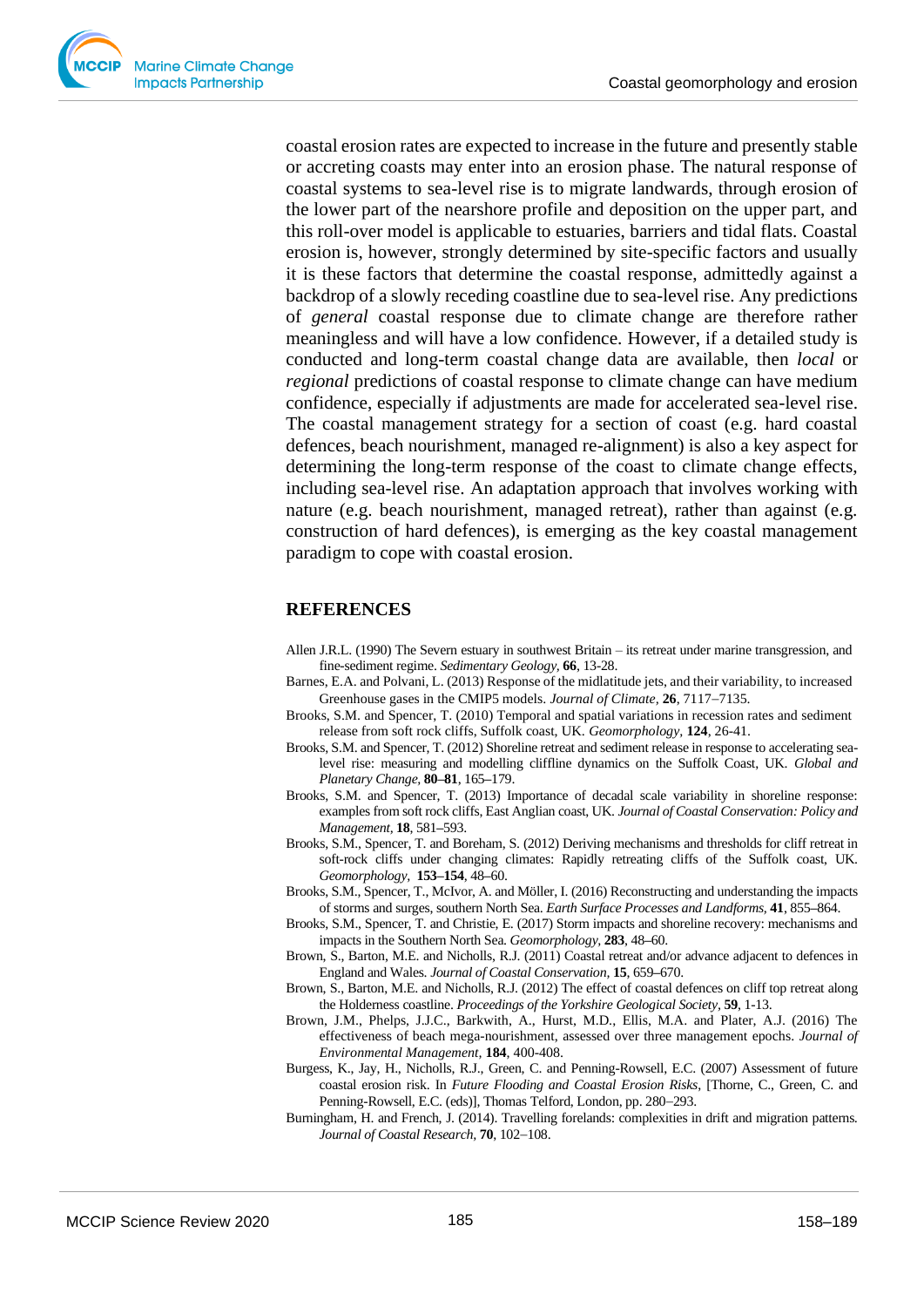- Burningham, H. and French, J. (2016) Shoreline-shoreface dynamics on the Suffolk coast. Final Report for The Crown Estate, [https://www.thecrownestate.co.uk/media/1005408/dynamics-on-the-suffolk](https://www.thecrownestate.co.uk/media/1005408/dynamics-on-the-suffolk-coast.pdf)[coast.pdf](https://www.thecrownestate.co.uk/media/1005408/dynamics-on-the-suffolk-coast.pdf)
- Burningham, H. and French, J. (2017) Understanding coastal change using shoreline trend analysis supported by cluster based segmentation. *Geomorphology,* **282**, 131−149.
- Burvingt, O., Masselink, G., Russell, P. and Scott, T. (2017) Classification of beach response to extreme storms. *Geomorphology,* **295**, 722−737.
- Burvingt, O. Masselink, G., Scott, T, Russell, P. and Davidson, M. (2018) Climate forcing of regionallycoherent extreme storm impact and recovery on embayed beaches. *Marine Geology,* **401**, 112−128.
- Castelle, B., Dodet, G., Masselink, G. and Scott, T. (2017) A new climate index controlling winter wave activity in W Europe: the West Europe Pressure Anomaly (WEPA). *Geophysical Research Letters,* **44**, doi: 10.1002/2016GL072379
- Castelle, B., Dodet, G., Masselink, G. and Scott, T. (2018) Increased winter-mean wave height, variability and periodicity in the North-East Atlantic over 1949-2017. *Geophysical Research Letters,* **45**, 3586– 3596, doi: 10.1002/2017GL076884
- Cazenave, A. and Le Cozannet, G. (2014) Sea level rise and its coastal impact. *Earth's Future,* **2**, 15−34.
- Christie, E.K., Spencer, T., Owen, D., McIvor, A.L., Möller, I. and Viavattene, C. (2017) Regional coastal flood risk assessment for a tidally dominant, natural coastal setting: North Norfolk, southern North Sea. *Coastal Engineering,* **134**, 177−190.
- Church, J.A., Clark, P.U., Cazenave, A., Gregory, J.M., Jevrejeva, S. *et al*. (2013) Sea level change. In *Climate Change 2013: The Physical Science Basis*. Contribution of Working Group I to the Fifth Assessment Report of the Intergovernmental Panel on Climate Change, Cambridge University Press, Cambridge, UK.
- Cooper, J.A.G. and McKenna, J. (2008) Social justice in coastal erosion management: the temporal and spatial dimensions. *Geoforum,* **39**, 294−306.
- Cooper, J.A.G and Pilkey, O.H. (2004) Sea-level rise and shoreline retreat: time to abandon the Bruun Rule. *Global and Planetary Change,* **43**, 157−171.
- Cooper, J.A.G. and Pile, J. (2014) The adaptation-resistance spectrum: A classification of contemporary adaptation approaches to climate-related coastal change. *Ocean and Coastal Management,* **94**, 90−98.
- D'Alpaos, A., Mudd, S.M. and Carniello, L. (2011) Dynamic response of marshes to perturbations in suspended sediment concentrations and rates of relative sea level rise. *Journal of Geophysical Research: Earth Surface,* **116**, F04020.
- Davidson, M.A., Splinter, K.D. and Turner, I.L. (2013) A simple equilibrium model for predicting shoreline change. *Coastal Engineering,* **73**, 191−202.
- Dawson, S., Powell, V.A., Duck, R.W., McGlashan, D.J. and Shennan I. (2012) Reply to: Discussion of "Rennie, A.F. and Hansom, J.D. (2011) 'Sea level trend reversal: land uplift outpaced by sea level rise on Scotland's coast'. *Geomorphology* **125**, 193-202". *Geomorphology*, **197**, 188–189, doi:10.1016/j.geomorph.2012.06.029
- Dean, R.G. and Houston, J.R. (2016) Determining shoreline response to sea level rise. *Coastal Engineering,* **114**, 1−8.
- Delgado-Fernandez, I. (2011) Meso-scale modelling of Aeolian sand input to coastal dunes. *Geomorphology,* **130**, 230−243.
- Dhoop, T. and Mason, T. (2018) Spatial characteristics and duration of extreme wave events around the English coastline. *Journal of Marine Science and Engineering,* **6**, 14.
- Dickson, M., Walkden, M. and Hall, J. (2007). Systematic impacts of climate change on an eroding coastal region over the 21st Century. *Climate Change,* **84**, 141−166.
- Dissanayake, P., Brown, J. and Karunarathna, H. (2014) Modelling storm-induced beach/dune evolution: Sefton coast, Liverpool Bay, UK. *Marine Geology,* **357**, 225−242.
- DMF (2014) Holding the Line: Reviewing the impacts, responses and resilience of people and places in Devon to the winter storms of 2013/14. *Devon Maritime Forum*, <https://www.devonmaritimeforum.org.uk/library/>
- Dornbush, U., Williams, R.B.G., Moses, C.A. and Robinson, D.A. (2008) Foreshore narrowing along the coast of southeast England, UK – a re-evaluation. *Journal of Coastal Research,* **24**, 14−24.
- EA (2011) Coastal trends report Suffolk (Lowestoft to Languard Point, Felixstowe). Shoreline Management Group, Environment Agency, RP022/S/2011.
- Earlie, C., Masselink, G., Russell, P.E. and Shail, R. (2014) Application of airborne LiDAR to investigate rates of recession in rocky coast environments. *Journal of Coastal Conservation: Planning and Management*, **19**, 831−845.
- Earlie, C.S., Masselink, G. and Russell, P. (2018) The role of beach morphology on coastal cliff erosion under extreme waves. *Earth Surface Processes and Landforms,* **43**, 1213−1228.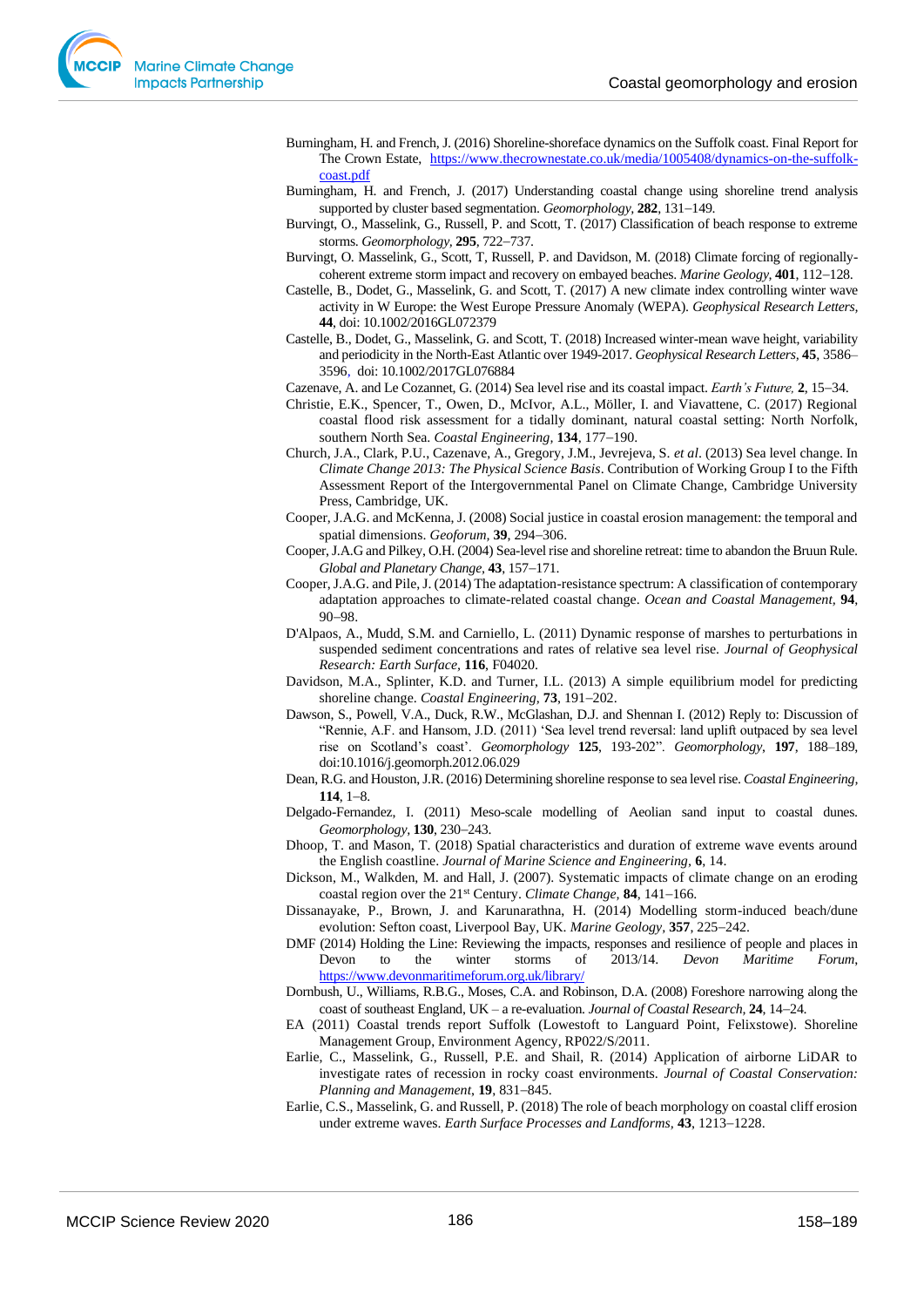- Esteves, L.S., Williams, J.J., Nock, A. and Lymbery, G. (2008) Quantifying shoreline changes along the Sefton coast (UK) and the implications for research-informed coastal management. *Journal of Coastal Research,* **SI56**, 602-606.
- EUROSION (2004) Project commissioned by General Directorate Environment of the European Commission, [http://www.eurosion.org](http://www.eurosion.org/)
- Evans, E., Ashley, R., Hall, J., Penning-Rowsell, E., Saul, A., Sayers, P., Thorne, C. and Watkinson, A. (2004) *Foresight. Future Flooding. Scientific Summary: Volume I − Future risks and their drivers*, Office of Science and Technology, London.
- Frew, P. (2012) Adapting to coastal change in north Norfolk, UK. *Maritime Engineering,* **165**, 131−138.

Futurecoast (2002) Final Project Report, Defra[, http://www.defra.gov.uk/environ/fcd/futurecoast.htm](http://www.defra.gov.uk/environ/fcd/futurecoast.htm)

- Hackney, C., Darby, S. and Leyland, J. (2013) Modelling the response of soft cliffs to climate change: a statistical process-response model using accumulated excess energy. *Geomorphology,* **187**, 108−121.
- Haigh, I., Nicholls, R. and Wells, N. (2010) Assessing changes in extreme sea levels: Application to the English Channel. *Continental Shelf Research,* **30**, 1042−1055.
- Haigh, I., Nicholls, R. and Wells, N. (2011) Rising sea levels in the English Channel 1900 to 2100. *Maritime Engineering,* **164**, 81−92.
- Haigh, I.D., Wadey, M.P., Wahl, T., Ozsoy, O., Nicholls, R.J., Brown, J.M., Horsburgh, K. and Gouldby, B. (2016) Spatial and temporal analysis of extreme sea level and storm surge events around the coastline of the UK. *Scientific Data,* **3**, doi: 10.1038/sdata.2016.107
- Halcrow (2006) *Risk Assessment of Coastal Erosion (RACE)*, Final Reports, Defra R&D Project FD2324, Defra Flood Management Division.
- Hanley, M.E. *et al*. (2014) Shifting sands? Coastal protection by sand banks, beaches and dunes. *Coastal Engineering,* **87**, 136−146.
- Hansom, J.D., Fitton, J.M., and Rennie, A.F. (2017) *Dynamic Coast -National Coastal Change Assessment: National Overview*, CRW2014/2.
- Horillo-Caraballo, J.M. and Reeve, D.E. (2008) Morphodynamic behaviour of a nearshore sandbank system: the Great Yarmouth sandbanks, UK. *Marine Geology,* **254**, 91−106.
- [Hurst, M.D.,](http://eprints.gla.ac.uk/view/author/36737.html) Barkwith, A., Ellis, M.A., Thomas, C.W. and Murray, A.B. (2015[\) Exploring the sensitivities](http://eprints.gla.ac.uk/119793/)  [of crenulate bay shorelines to wave climates using a new vector-based one-line model.](http://eprints.gla.ac.uk/119793/) *[Journal of](http://eprints.gla.ac.uk/view/journal_volume/Journal_of_Geophysical_Research=3A_Earth_Surface.html)  [Geophysical Research: Earth Surface,](http://eprints.gla.ac.uk/view/journal_volume/Journal_of_Geophysical_Research=3A_Earth_Surface.html)* **120**, 2586−2608.
- Hurst, M.D., Rood, D.H., Ellis, M.A., Anderson, R.S. and Dornbusch, U. (2016) Recent acceleration in coastal cliff retreat rates on the south coast of Great Britain. *PNAS,* **113**, 13336−13341.
- Jackson, D.W.T., Cooper, J.A.G. and del Rio, L. (2005) Geological control of beach morphodynamic state. *Marine Geology*, **216**, 297−314.
- Jackson, D.W.T. and Cooper, J.A.G. (2010) Application of the equilibrium planform concept to natural beaches in Northern Ireland. *Coastal Engineering,* **57**, 112−123.
- Klein, A., Benedet, L. and Schumacher, D.H. (2002) Short-term beach rotation processes in distinct headland bay beach systems. *Journal of Coastal Research,* **18**, 442−458.
- Lee, E.M. and Clark, A.R. (2002) *The Investigation and Management of Soft Rock Cliffs*. Thomas Telford.
- Lim, M., Rosser, N.J., Allison, R.J. and Petley, D.N. (2010) Erosional processes in the hard rock coastal cliffs at Staithes, North Yorkshire. *Geomorphology,* **114**, 12−21.
- Linham, M.M. and Nicholls, R.J. (2012) Adapting technologies for coastal erosion and flooding: a review. *Maritime Engineering,* **165**, 95−111.
- Lowe, J.A., Howard, T.P., Pardaens, A., Tinker, J., Holt, J. *et al*. (2009) *UK Climate Projections Science Report: Marine and coastal projections*, Met Office Hadley Centre, Exeter, UK.
- Luijendijk, A.P., Ranasinghe, R., de Schipper, M.A., Huisman, B.A. and Stive, M.J.F. (2017[\) The initial](https://www.sciencedirect.com/science/article/pii/S0378383916302563)  [morphological response of the Sand Engine: A process-based modelling study.](https://www.sciencedirect.com/science/article/pii/S0378383916302563) *Coastal Engineering,* **119**, 1−14.
- Luijendijk, A., Hagenaars, G., Ranasinghe, R., Baart, F., Donchyts, G. and Aarninkhof, S. (2018) The state of the world's beaches. *Scientific Reports,* **8**, 6641, doi: 10.1038/s41598-018-24630-6
- Masselink, G., Hughes, M.G. and Knight, J. (2011) *Introduction to Coastal Processes and Geomorphology* (2nd Edition), Arnold, London.
- Masselink, G., Scott, T., Poate, Russell, P., Davidson, M. and Conley, D. (2015) The extreme 2013/14 winter storms: hydrodynamic forcing and coastal response along the southwest coast of England. *Earth Surface Processes and Landforms,* **41**, 378−391.
- McCall, R.T., Poate, T.G., Masselink, G. Roelvink, J.A., Almeida, L.P., Davidson, M. and Russell, P.E. (2014) Modelling storm hydrodynamics on gravel beaches with XBeach-G. *Coastal Engineering*, **91**, 231−250.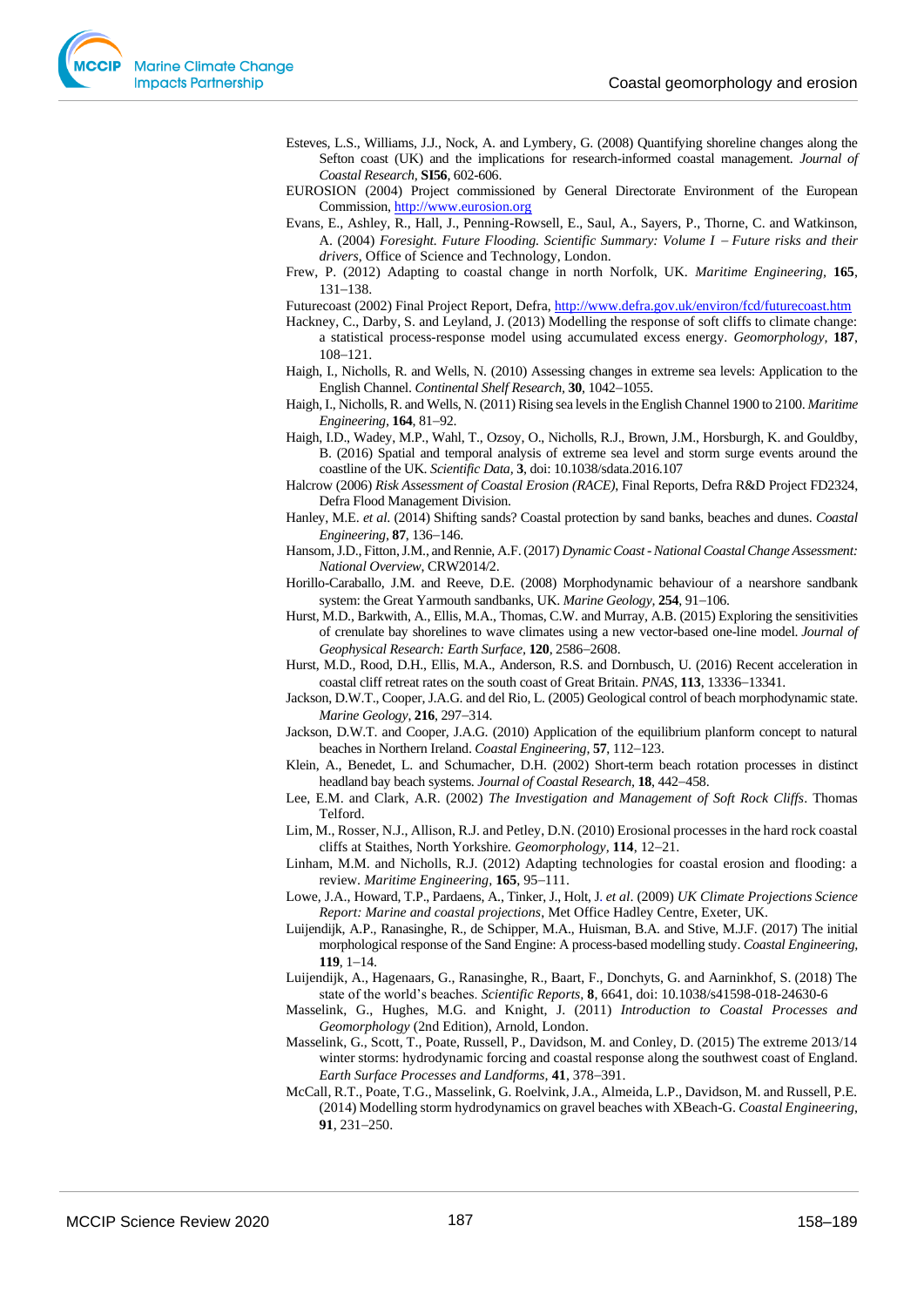- McCall, R.T., Masselink, G., Poate, T.G., Roelvink, L.P. and Almeida, L.P. (2015) Modelling the morphodynamics of gravel beaches during storms with XBeach-G. *Coastal Engineering,* **103**, 52−66.
- Montreuil, A-L. and Bullard, J.E. (2012) A 150-year record of coastline dynamics within a sediment cell: Eastern England. *Geomorphology*, **179**, 168–185, doi: 10.1016/j.geomorph.2012.08.008
- Nerem, R.S., Becklay, B.D., Fasullo, J.T., Hamlington, B.D., Masters, D. and Mitchum, G.T. (2018) Climate-change-driven accelerated sea-level rise detected in the altimeter era. *PNAS,* **115**, 2022−2015.
- [Nicholls,](https://royalsocietypublishing.org/doi/full/10.1098/rsta.2010.0291) R.J., [Marinova,](https://royalsocietypublishing.org/doi/full/10.1098/rsta.2010.0291) N., [Lowe,](https://royalsocietypublishing.org/doi/full/10.1098/rsta.2010.0291) J.A., [Brown,](https://royalsocietypublishing.org/doi/full/10.1098/rsta.2010.0291) S., [Vellinga,](https://royalsocietypublishing.org/doi/full/10.1098/rsta.2010.0291) P., [de Gusmão,](https://royalsocietypublishing.org/doi/full/10.1098/rsta.2010.0291) D., [Hinkel,](https://royalsocietypublishing.org/doi/full/10.1098/rsta.2010.0291) J. and [Tol,](https://royalsocietypublishing.org/doi/full/10.1098/rsta.2010.0291)  R.S.J. (2011) Sea-level rise and its possible impacts given a 'beyond 4°C world' in the twentyfirst century *Philosophical Transactions of the Royal Society A,* <https://royalsocietypublishing.org/doi/full/10.1098/rsta.2010.0291>
- Orford, J., Jennings, S. and Pethick, J.S. (2003) Extreme storm effect on gravel-dominated barriers. Coastal Dynamics 2003, ASCE, paper on CD-ROM.
- Palmer, M., Howard, T., Tinker, J., Lowe, J., Bricheno, L. *et al*. (2018) UKCP18 Marine Report. *Met Office, Exeter, UK.* [https://www.metoffice.gov.uk/pub/data/weather/uk/ukcp18/science](https://www.metoffice.gov.uk/pub/data/weather/uk/ukcp18/science-reports/UKCP18-Marine-report.pdf)[reports/UKCP18-Marine-report.pdf](https://www.metoffice.gov.uk/pub/data/weather/uk/ukcp18/science-reports/UKCP18-Marine-report.pdf)
- Poate, T., Masselink, G., Austin, M.J., Dickson, M. and McCall, R. (2018) The role of bed roughness in wave transformation across rocky shore platforms. *Journal of Geophysical Research (Earth Surface),* **123**, doi: 10.1002/2017JF004277
- Pontee, N.I. and Parsons, A.P. (2012) Adapting as part of sustainable shoreline management in England and Wales. *Maritime Engineering,* **165**, 113-130.
- Poulton, C.V.L., Lee, J.R., Jones, L.D., Hobbs, P.R.N. and Hall, M. (2006) Preliminary investigation into monitoring coastal erosion using terrestrial laser scanning: case study at Happisburgh, Norfolk, UK. *Bulletin of the Geological Society of Norfolk,* **56**, 45−65.
- Pye, K. and Blott, S.J. (2006) Coastal processes and morphological change in the Dunwich-Sizewell area, Suffolk. *Journal of Coastal Research,* **22**, 453−473.
- Pye, K. and Blott, S.J. (2008) Decadal-scale variation in dune erosion and accretion rates: an investigation of the significance of changing storm tide frequency and magnitude on the Sefton coast, UK. *Geomorphology,* **102**, 652−666.
- Pye, K. and Saye, S.E. (2005) The geomorphological response of Welsh sand dunes to sea level rise over the next 100 years and the management implications for SAC and SSSI sites. *CCW Report,* 670.
- Quataert, E., Storlazzi, C., van Rooijen, A., Cheriton, O. and van Dongeren, A. (2015) The influence of coral reefs and climate change on wave-driven flooding of tropical coastlines. *Geophysical Research Letters,* **42**, 6407−6415.
- Ranasinghe, R. (2016) Assessing climate change impacts on open sandy coasts: A review. *Earth Science Reviews,* **160**, 320−332.
- Ranasinghe, R., Symonds, G., Black, K. and Holman, R. (2004) Morphodynamics of intermediate beaches: a video imaging and numerical modelling study. *Coastal Engineering,* **51**, 629−655.
- Reeve, D.E. and Li, Y. (2009) Stochastic model for embayed beaches. *Journal Waterway, Port, Coastal and Ocean Engineering,* **135**, 144, doi: 10.1061/(ASCE)0733-950X(2009)135:4(144)
- Reeve, D.E. and Karunarathna, H. (2009) On the prediction of long-term morphodynamic response of estuarine systems to sea level rise and human interference. *Continental Shelf Research,* **29**, 938−950.
- Rennie, A.F. and Hansom, J.D. (2011) Sea level trend reversal: Land uplift outpaced by sea level rise on Scotland's coast. *Geomorphology,* **125**,193−202.
- Rogers, J., Loran, F. and Astle, G. (2008) National coastal erosion risk mapping the first national run. *Proceedings 31st International Conference on Coastal Engineering*, ASCE, pp. 4237–4249.
- Rossington, K. and Spearman, J. (2009) Past and future evolution in the Thames Estuary. *Ocean Dynamics,* **59**, 709−718.
- Scott, T., Masselink, G. and Russell, P.E. (2011) Morphodynamic characteristics and classification of beaches in England and Wales. *Marine Geology,* **286**, 1−20.
- Scott, T., Masselink, G., O'Hare, T., Saulter, A., Poate, T., Russell, P., Davidson, M., and Conley, D. (2016) The extreme 2013/2014 winter storms: coastal response and multi-annual recovery along the southwest coast of England. *Marine Geology,* **382**, 224−241.
- Spencer, T. and Brooks, S.M. (2013) Methodologies for measuring and modelling changes in coastal saline lagoons under historic and accelerated sea level rise, Suffolk coast, eastern England. *Hydrobiologia,* **693**, 91−115.
- Spencer, T., Brooks, S.M., Moeller, I. and Evans, B. (2014) Where local matters Impacts of a major North Sea storm surge. *Transactions of the American Geophysical Union* **95**, 30.
- Spencer, T., Brooks, S.M., Evans, B., Tempest, J.A. and Moeller, I. (2015) Southern North Sea surge event of 5 December 2013, Water levels, waves and coastal impacts. *Earth Science Reviews,* **146**, 120–145.